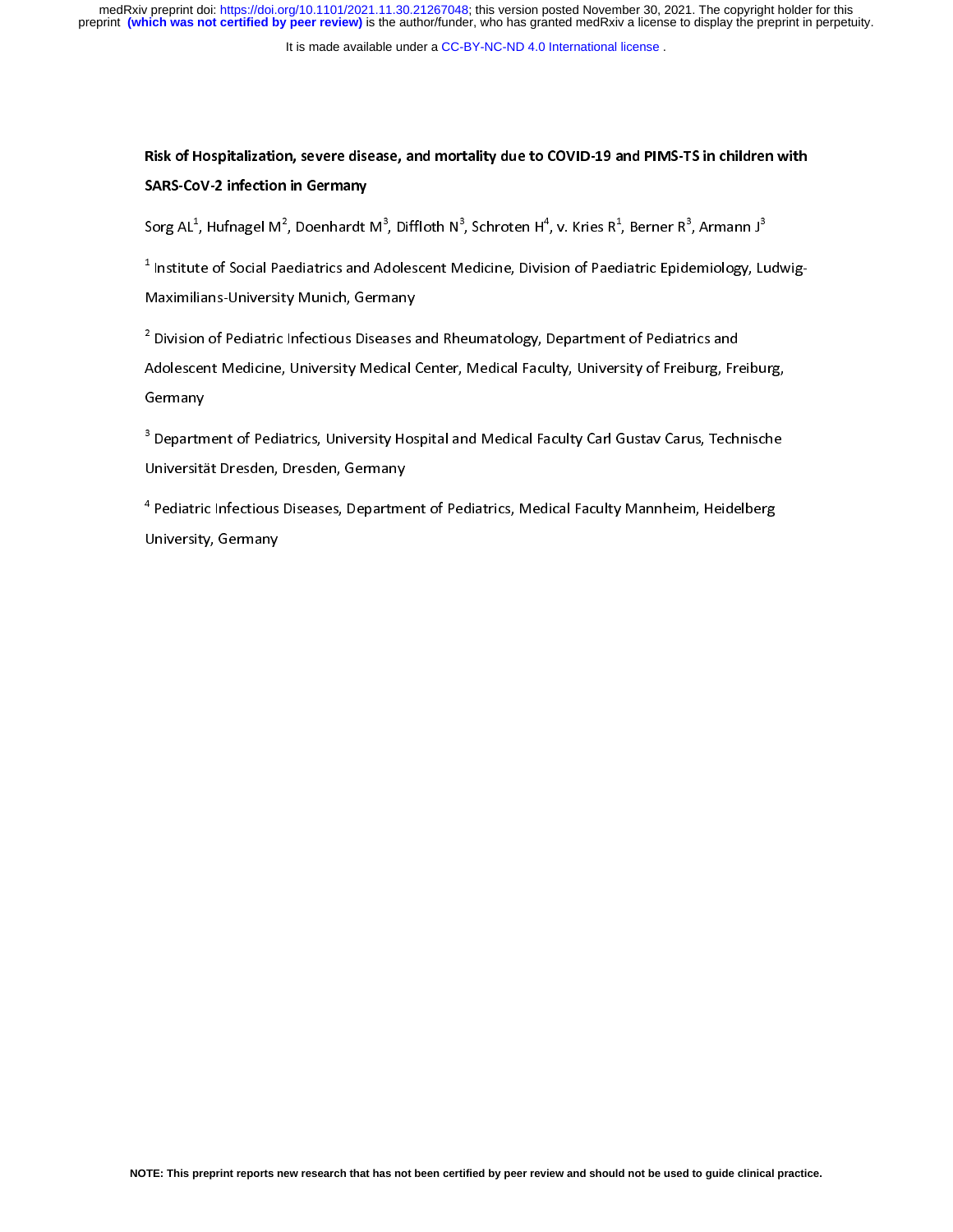It is made available under a [CC-BY-NC-ND 4.0 International license](http://creativecommons.org/licenses/by-nc-nd/4.0/) .

## Abstract:

 $\frac{1}{2}$  Background: Although children and adolescents have a lower burden of SARS-Cov-2-associated<br>disease as compared to adults, assessing absolute risk among children remains difficult due to a hig<br>rate of undetected cases. Howe

disease are of undetected cases. However, without more accurate case numbers, reliable risk analyses are<br>impossible.<br>Methods: We combine data from three sources — a national seroprevalence study (the SARS-CoV-2 KIDS study) rate of undetected cases. However, with the tected cases in the unit of youther and analysis and a methods:<br>Methods: We combine data from three sources — a national seroprevalence study (the SARS-CoV-2 KIDS study), the Ger impossible.<br>Methods:<br>CoV-2 KIDS :<br>and adolesc<br>Syndrome (I<br>care admiss Methods: We combine data from three sources — a national seroprevalence study (the SARS-CoV-2 KIDS study), the German statutory notification system and a nationwide registry on children and adolescents hospitalized with ei and adolescents hospitalized with either SARS-CoV-2 or Pediatric Inflammatory Multisystem<br>Syndrome (PIMS-TS) — in order to provide reliable estimates on children's hospitalization, intensive<br>care admission and death due to

Syndrome (PIMS-TS) — in order to provide reliable estimates on children's hospitalization, in<br>care admission and death due to COVID-19 and PIMS-TS.<br>Results: While the overall hospitalization rate associated with SARS-CoV-2 Syndrome (PIMS-TS) data admission and death due to COVID-19 and PIMS-TS.<br>
Sesults: While the overall hospitalization rate associated with SARS-CoV-2 infection was 35.9<br>
per 10,000 children, ICU admission rate was 1.7 per 1 Example administer and death due to COVID-19 and PIMS-PIM<br>Results: While the overall hospitalization rate asso<br>per 10,000 children, ICU admission rate was 1.7 per 10,00<br>Children without comorbidities were found to be signi Results: While the overall hospitalization rate associated with SARS-CoV-2 infection was 35.9<br>per 10,000 children, ICU admission rate was 1.7 per 10,000 and case fatality was 0.09 per 10,000.<br>Children without comorbidities per 10,000 children without comorbidities were found to be significantly less likely to suffer from a severe or<br>fatal disease course. The lowest risk was observed in children aged 5-11 without comorbidities. In<br>this group, Fatal disease course. The lowest risk was observed in children aged 5-11 without comorbidities. In<br>this group, the ICU admission rate was 0.2 per 10,000 and case fatality could not be calculated, dur<br>to an absence of cases this group, the ICU admission rate was 0.2 per 10,000 and case fatality could not be calculated, du<br>to an absence of cases. The overall PIMS-TS rate was 1 per 4,000 SARS-CoV-2 infections, the majo<br>being children without co

to an absence of cases. The overall PIMS-TS rate was 1 per 4,000 SARS-CoV-2 infections, the majorit<br>being children without comorbidities.<br>Conclusion: Overall, the SARS-CoV-2-associated burden of a severe disease course or to an absence of cases. The onclusion: Conclusion: Overall, the SARS-CoV-2-associated burden of a severe disease course or death in children and adolescents is low. This seems particularly the case for 5-11-year-old childr Conclusion: Overall, the SARS-CoV<br>children and adolescents is low. This s<br>comorbidities. By contrast, PIMS-TS pl<br>age groups. Concrusion: Overall, the SARS-Cov-2-associated burden of a severe disease course or death in<br>children and adolescents is low. This seems particularly the case for 5-11-year-old children withou<br>comorbidities. By contrast, P comorbidities. By contrast, PIMS-TS plays a major role in overall disease burden among all pediatric<br>age groups.<br>age groups. comorbidities. By contrast, PIMS-TS plays a major role in overall disease burden among all pediatric in overall pediatric in overall disease burden among all pediatric in overall pediatric in overall pediatric in overall p age groups.

# $\overline{a}$  $\frac{1}{2}$ Introduction:

 $\begin{array}{c} \n\frac{1}{2} & \frac{1}{2} \\ \n\frac{1}{2} & \frac{1}{2} \\ \n\frac{1}{2} & \frac{1}{2} \\ \n\frac{1}{2} & \frac{1}{2} \\ \n\frac{1}{2} & \frac{1}{2} \\ \n\frac{1}{2} & \frac{1}{2} \\ \n\frac{1}{2} & \frac{1}{2} \\ \n\frac{1}{2} & \frac{1}{2} \\ \n\frac{1}{2} & \frac{1}{2} \\ \n\frac{1}{2} & \frac{1}{2} \\ \n\frac{1}{2} & \frac{1}{2} \\ \n\frac{1}{2} & \frac{1}{$  $\begin{array}{c} \n \frac{1}{2} & \frac{1}{2} \\ \n \frac{1}{2} & \frac{1}{2} \\ \n \frac{1}{2} & \frac{1}{2} \\ \n \frac{1}{2} & \frac{1}{2} \\ \n \frac{1}{2} & \frac{1}{2} \\ \n \frac{1}{2} & \frac{1}{2} \\ \n \frac{1}{2} & \frac{1}{2} \\ \n \frac{1}{2} & \frac{1}{2} \\ \n \frac{1}{2} & \frac{1}{2} \\ \n \frac{1}{2} & \frac{1}{2} \\ \n \frac{1}{2} & \frac{1}{2} \\ \n \frac{1}{2} & \frac{1}{$ Since December 2029, Severe Acceptance, Syndrome Coronavirus 2 (SARS-Cov-2), [2] has<br>rapidly spread worldwide; by March 2020 the World Health Organization (WHO) had declared is rapidly spread worldwide; by March 2020 the World Health Organization (WHO) had declared it a<br>control Health Organization (WHO) had declared it and declared it and declared it and declared it and declared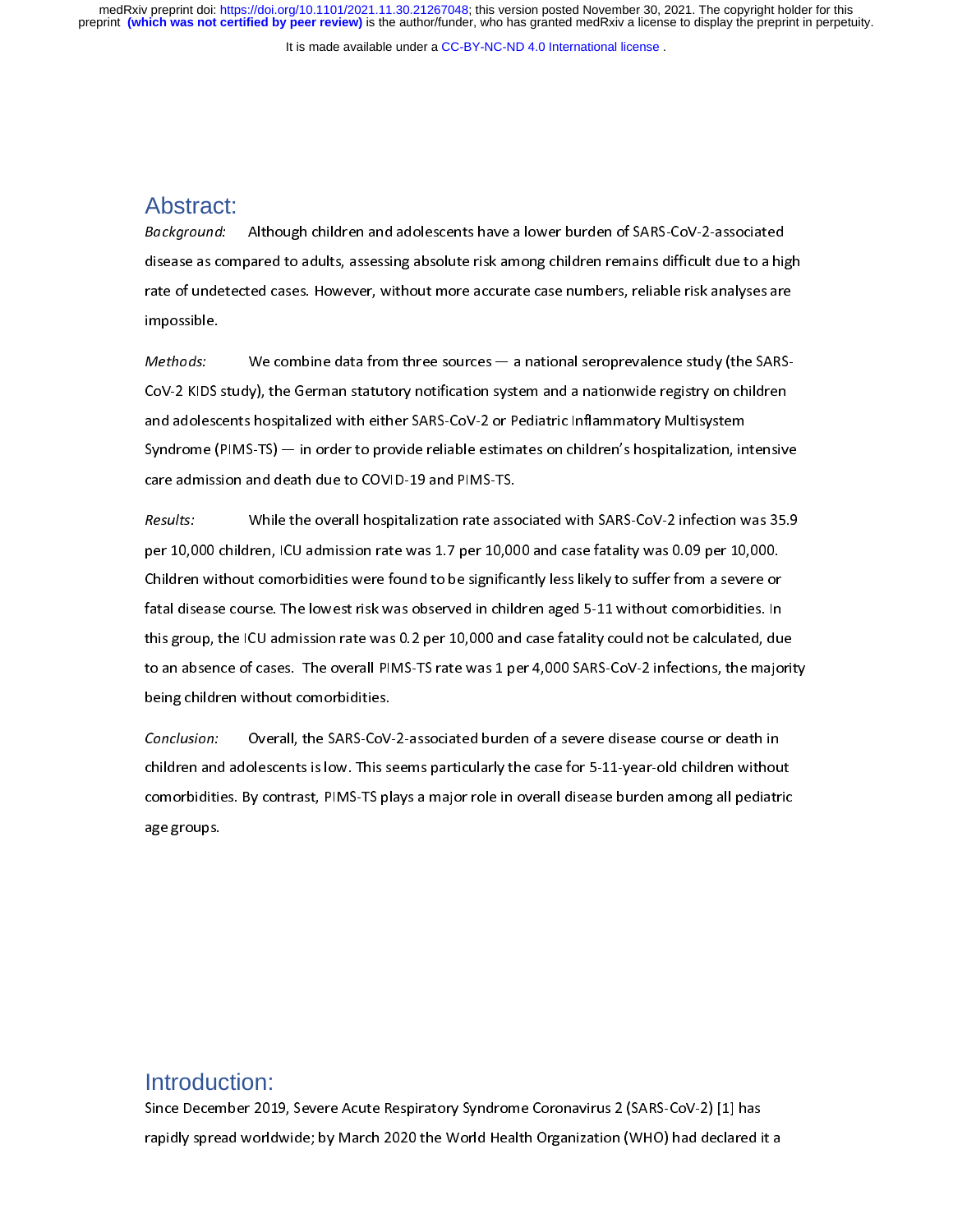pandemic. The particle to additionary of a comparison and descents usually have mild disease courses, along with low disease-associated morbidity and mortality [3–5]. Nevertheless, their absolute risk remains difficult to and mortality [3–5]. Nevertheless, their absolute risk remains difficult to assess. Risk assessment required accurate case numbers and valid estimates of the population at risk. Due to a high rate of undeted cases among ch mortane case numbers and valid estimates of the population at risk. Due to a high rate of undetected<br>cases among children [6], cases reported to the statutory notification systems significantly<br>underestimate overall infect cases among children [6], cases reported to the statutory notification systems significantly<br>underestimate overall infections in this age group. Therefore, unless corrected accordingly, this can<br>lead to a substantial overe cases among children [6], cases a provide to the statutory in a linearcy promoting underestimate overall infections in this age group. Therefore, unless corrected accordingly, lead to a substantial overestimation of the ov ead to a substantial overestimation of the overall risk for children and adolescents. Additionally, a<br>relevant number of patients with laboratory-confirmed SARS-CoV-2 infections during a hospital stay<br>for different reasons

relevant number of patients with laboratory-confirmed SARS-CoV-2 infections during a hospital sta<br>for different reasons may inflate the number of cases and thus the risk assessment even further [7]<br>Without reliable data on For different reasons may inflate the number of cases and thus the risk assessment even further [7].<br>Without reliable data on actual infection-associated disease burden, a meaningful risk-benefit<br>assessment of pandemic con Without reliable data on actual infection-associated disease burden, a meaningful risk-benefit<br>assessment of pandemic control and mitigation measures affecting this particular age group is<br>impossible.<br>Here, we analyze info

assessment of pandemic control and mitigation measures affecting this particular age group is<br>impossible.<br>Here, we analyze information from a seroprevalence study in children – the SARS-CoV-2 KIDS s<br>recently published by S assessment of panalisms control and mitigation measures after paralisms age group is<br>impossible.<br>Here, we analyze information from a seroprevalence study in children – the SARS-CoV-2 KIDS s<br>recently published by Sorg et al Free, we an<br>recently pul<br>notification<br>hospitalized<br>Temporarily Here, we analyze intermediate the seroppediate study, in children and the German statutory<br>recently published by Sorg et al. [8] – with publicly accessible data from the German statutory<br>notification system on hospitalizat recently published by Sorg et al. [9] – with public public data from a nationwide registry on<br>hospitalized children with COVID-19 and Pediatric Inflammatory Multisystem Syndrome -<br>Temporarily-Associated with SARS-CoV-2 (PI notification system on the COVID-19 and Pediatric Inflammatory Multisystem Syndrome -<br>Temporarily-Associated with SARS-CoV-2 (PIMS-TS), the latter of which is sponsored by the Gerr<br>Society for Pediatric Infectious Diseases Temporarily-Associated with SARS-CoV-2 (PIMS-TS), the latter of which is sponsored by th<br>Society for Pediatric Infectious Diseases (DGPI) [10,11]. By combining this data, we have a<br>provide a validated risk assessment regar Society for Pediatric Infectious Diseases (DGPI) [10,11]. By combining this data, we have aimed to provide a validated risk assessment regarding hospitalization, intensive care admission and death due to COVID-19 and PIMSsociety for Pediatric Infectious, intensive care admission and death<br>due to COVID-19 and PIMS-TS for children of different age groups. The choice of age groups was<br>made based upon vaccination eligibility in Germany. provide a validated risk assessment regarding assessment risk, intensive care admission and hospital<br>due to COVID-19 and PIMS-TS for children of different age groups. The choice of age groups was<br>made based upon vaccinatio made based upon vaccination eligibility in Germany.<br>The choice of age groups was different age groups was different age groups was different age groups was different age groups was different age groups was different age gr made based upon vaccination eligibility in Germany.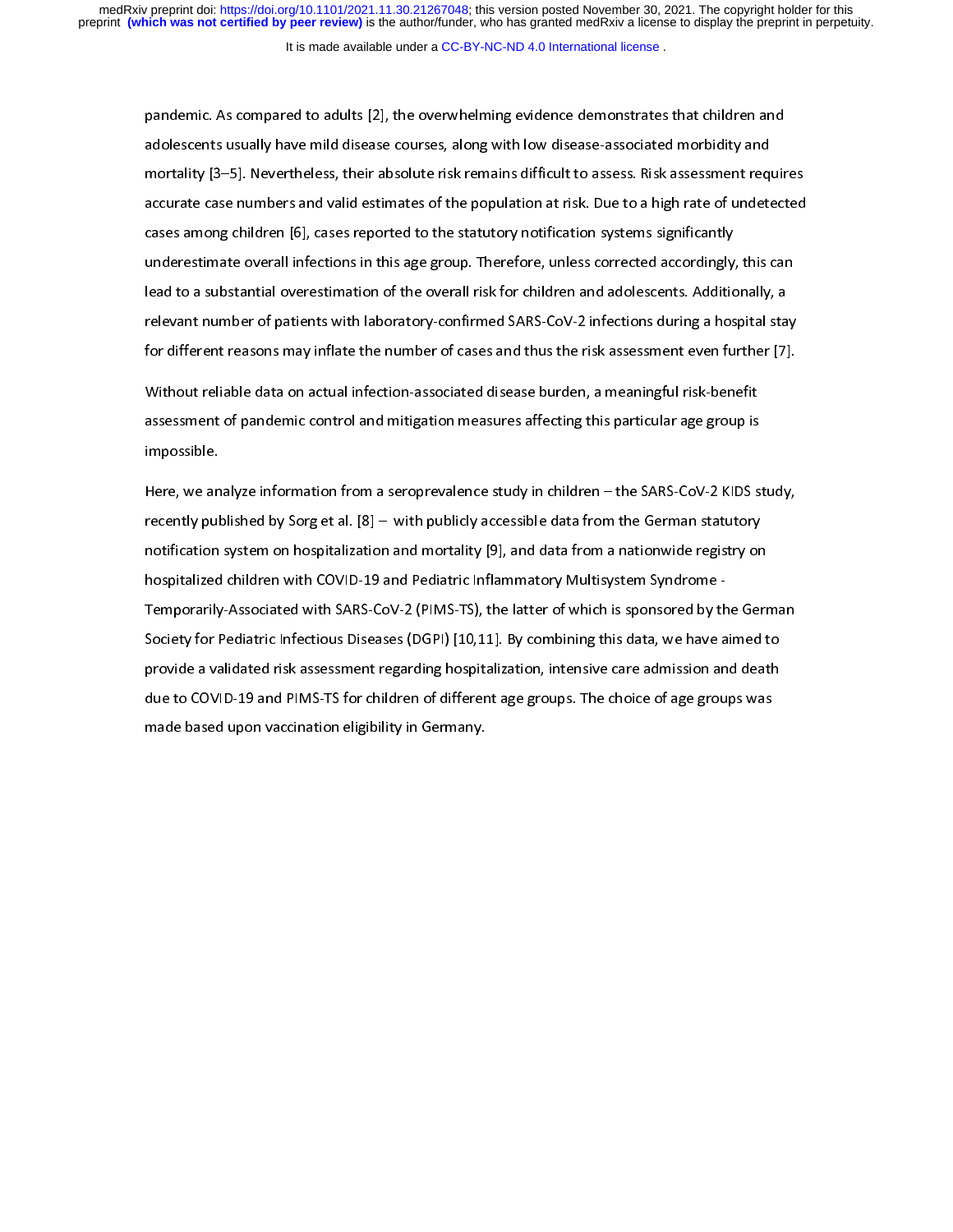It is made available under a [CC-BY-NC-ND 4.0 International license](http://creativecommons.org/licenses/by-nc-nd/4.0/) .

## Methods:

#### SARS-CoV-2 KIDS study

SARS-CoV-2 KIDS study<br>
The proportion of children with positive titers against SARS-CoV-2 immunoglobulin G (IgG) is<br>
upon recently published results from the SARS-CoV-2 KIDS study [8]. This was a hospital-base<br>
center, lon The proportion of children with positive titers against SARS-CoV-2 immunoglobulin G (IgG) is based  $u_{\rm max}$  recently published results from the SARS-CoV-2 KIDS study  $\sim$  1. This was a hospital-based, multi-based, multi-based, multi-based, multi-based, multi-based, multi-based, multi-based, multi-based, multi-based, mu center, longitudinal stays, (monthly average recruiting rate: 863 (±SD 220) participants). Blood samples taken for routin<br>clinical procedures were additionally tested for the IgG-specific S1 domain of SARS-CoV-2 spike<br>prot hospitals across paralytical procedures were additionally tested for the IgG-specific S1 domain of SARS-CoV-2 spike<br>protein by means of an Enzyme-Linked Immunosorbent Assay (ELISA - Euroimmun Medizinische<br>protein by means stays, (monthly average recruiting rates over  $(252 - 227)$  participants). Blood samples taken for taking clinical procedures were additionally tested for the IgG-specific S1 domain of SARS-CoV-2 spike<br>protein by means of a protein by means of an Enzyme-Linked Immunosorbent Assay (ELISA - Euroimmun Medizinische<br>Diagnostika AG, Lübeck, Germany). As generally recommended by the manufacturer, an optical<br>density ratio above 1.1 defined sera sampl

protein by the manufacturer, an optical<br>Diagnostika AG, Lübeck, Germany). As generally recommended by the manufacturer, an optical<br>density ratio above 1.1 defined sera samples as anti-SARS-CoV-2 IgG positive.<br>The SARS-CoVdensity ratio above 1.1 defined sera samples as anti-SARS-CoV-2 IgG positive.<br>The SARS-CoV-2 KIDS study authors reported a seroprevalence of SARS-CoV-2 IgG antibodies of<br>10.8% (95% CI 8.7, 12.9) for March 2021, and observe The SARS-CoV-2 KIDS study authors reported a seroprevalence of SARS-CoV-2<br>10.8% (95% CI 8.7, 12.9) for March 2021, and observed no major change throu<br>Additionally, by the end of the observation period, they detected no dif The SARS-COV-2 (18.7, 12.9) for March 2021, and observed no major change through May 2021 [8].<br>Additionally, by the end of the observation period, they detected no differences in seroprevalen<br>among the different age groups

Additionally, by the end of the observation period, they detected no differences in seroprevalen<br>among the different age groups.<br>The German Federal Statistical Office provides updated data on the total population of childr Additional and the different age groups.<br>And of the German Federal Statistical Office provides updated data on the total population of children in<br>Germany and the breakdown of age groups [12]. The seroprevalence estimates The German Federal Statistical O<br>Germany and the breakdown of a<br>CoV-2 KIDS study publication wer<br>DGPI Registries The Germany and the breakdown of age groups [12]. The seroprevalence estimates included in the SAF<br>CoV-2 KIDS study publication were extrapolated for the total population.<br>DGPI Registries<br>In March 2020, near the beginning

#### DGPI Registries

adolescents hospitalized with a SARS-CoV-2 infection in Germany was established. On May 28, 2020, Coverties that study publication were extrapolated for the total population.<br>Coverting the parameters of the total population were extrapolated in March 2020, near the beginning of the pandemic, a national, prospection<br>ado ן<br>ו<br>ג In March 2020, and a set abilished. On May 28, 2020, it was expanded to also capture PIMS-TS cases. All German pediatric hospitals, along with members of the German scientific pediatric and pediatric infectious diseases so adolescents hospitalized with a SARS-TS cases. All German pediatric hospitals, along with members<br>of the German scientific pediatric and pediatric infectious diseases societies, (German Society of<br>Pediatric Infectious Dise Find any displantance into the expanded to also capture Proman pediatric infectious diseases societies, (German Society of Pediatric Infectious Diseases (DGPI), German Society of Pediatrics and Adolescents Medicine (DGKJ), Pediatric Infectious Diseases (DGPI), German Society of Pediatrics and Adolescents Medicine (DG<br>Association of Senior Pediatricians and Pediatric Surgeons in Germany (VLKKD)), were invited to<br>participate. Included for anal Association of Senior Pediatricians and Pediatric Surgeons in Germany (VLKKD)), were invited to<br>participate. Included for analysis were hospitalized patients under 17 years old who had laboratory-<br>confirmed SARS-CoV-2 infe participate. Included for analysis were hospitalized patients under 17 years old who had laborate<br>confirmed SARS-CoV-2 infections, (reported to the registry from March 1, 2020 - May 31, 2021),<br>well as those who fulfilled t

electronic case report form on a REDCap (Research Electronic Data Capture) platform hosted at confirmed SARS-Cover-2 inferences (reported to the registry from May 28, 2020 - May 31, 2021).<br>May 28, 2020 - May 31, 2021).<br>Via a link on the DGPI website (https://dgpi.de/covid-19-survey-der-dgpi/), access was provided t WERE WAS LO20 - May 31, 2021).<br>May 28, 2020 - May 31, 2021).<br>Via a link on the DGPI website (https://dgpi.de/covid-19-survey-der-dgpi/), access was provided to a<br>electronic case report form on a REDCap (Research Electronic *Maxer and May 28, 2021*<br>
2021 - May 2021<br>
2021 - May 2021 - May 2021<br>
2021 - May 2021<br>
2022<br>
2022 - May 2021<br>
2022<br>
2022<br>
2022<br>
2023<br>
2022<br>
2023<br>
2023<br>
2023<br>
2023<br>
2023<br>
2023<br>
2023<br>
2024<br>
2024<br>
2024<br>
2024<br>
2024<br>
2024<br>
202 Right of the DGPI website (https://discovid-19-survey-dectronic bata Capture) platform hosted at<br>Technische Universität Dresden. REDCap is a secure, web-based software platform designed to<br>Technische Universität Dresden. R Fechnische Universität Dresden. REDCap is a secure, web-based software platform designed to<br>Technische Universität Dresden. REDCap is a secure, web-based software platform designed to Technische Universität Dresden. REDCap is a secure, web-based software platform designed to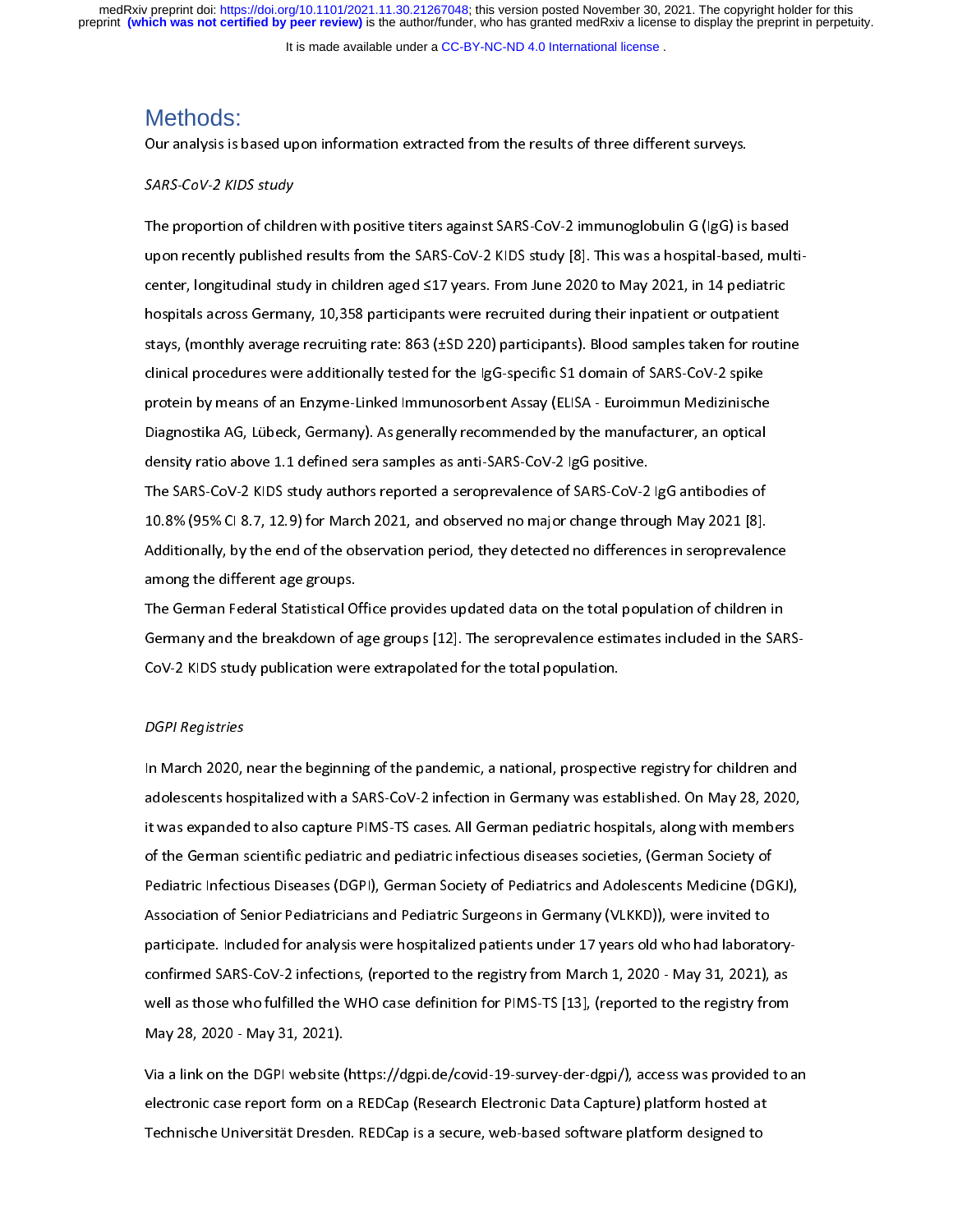support data capture for tracking data manipulation and export procedures; 3) automated exprocedures for seamless data downloads to common statistical packages; and 4) procedures for seamless data downloads to common stati procedures for seamless data downloads to common statistical packages; and 4) procedures for dat<br>integration and interoperability with external sources. Data collected included demographic<br>characteristics, symptoms and cli integration and interoperability with external sources. Data collected included demographic<br>characteristics, symptoms and clinical signs, treatments, disease course during hospitalization and<br>outcome at hospital discharge. integration and clinical signs, treatments, disease course during hospitalization<br>
discussed at hospital discharge.<br>
Statutory notification system<br>
The third survey included publicly available data from the statutory notif

#### Statutory notification system

characteristics, symptoms and clinical signs, it cannot by an external clining hospitalization and<br>outcome at hospital discharge.<br>The third survey included publicly available data from the statutory notification system of Statutory notification system<br>The third survey included public<br>confirmed SARS-CoV-2 infection<br>detection of SARS-CoV-2 nuclein  $T_{\rm eff}$  included publicly available data from the statutory notification system of laboratory notification system of laboratory notification system of laboratoryconfirmed SARS-CoV-2 nucleic acid by PCR or by culture isolation of the pathogen (according t<br>national case definition [14]). Laboratories are required to report cases to the local public health<br>authorities (PHA), who then national case definition [14]). Laboratories are required to report cases to the local public health<br>authorities (PHA), who then forward the information via the respective state PHA to the Robert<br>Koch-Institute (RKI), (Ger authorities (PHA), who then forward the information via the respective state PHA to the Robert<br>Koch-Institute (RKI), (Germany's national public health institute), in Berlin. Reporting includes<br>information on hospitalizatio Koch-Institute (RKI), (Germany's national public health institute), in Berlin. Reporting includes<br>information on hospitalization status and mortality. Relevant data are made publicly available vi<br>website of the Robert Koch Information on hospitalization status and mortality. Relevant data are made publicly available<br>Website of the Robert Koch-Institute (www.rki.de). In our analysis, we referenced data of patie<br>14 years of age, reported betwe information on he Robert Koch-Institute (www.rki.de). In our analysis, we referenced data of patients 0-<br>14 years of age, reported between March 18, 2020 and May 31, 2021. To estimate the coverage<br>extent of the DGPI regist website of the Robert Koch-Institute (www.rkies.) We can also yet the Robert Koch-Institute (when the coverage<br>extent of the DGPI registry, we compared the numbers reported from the statutory notification<br>system with those extent of the DGPI registry, we compared the numbers reported from the statutory notification<br>system with those from the DGPI registry regarding hospitalized children aged 0-14 years.<br>Outcomes of interest<br>To assess the mor

#### Outcomes of interest

extern with those from the DGPI registry regarding hospitalized children aged 0-14 years.<br>Outcomes of interest<br>To assess the morbidity and mortality risk to children infected with SARS-CoV-2, we primarily we<br>interested in System with the DU register of the DU register of the DU registry outcomes of interest<br>To assess the morbidity and mortality risk to children infected with SARS-CoV-2, we primal<br>interested in the following six outcome meas

- The more more measurements:<br>The morbidization associated with laboratory-confirmed SARS-CoV-2 infection: The reason for<br>hospitalization was not always the patient's SARS-CoV-2 infection. In some cases, the<br>infection was de Interational associated with laboratory-confictions<br>interpretialization was not always the patient's SAR<br>infection was detected during an inpatient stay<br>exclude cases if or when additional concurrent interval or bacterial hospitalization was not always the patient's SARS-CoV-2 infection. In some cases, the<br>infection was detected during an inpatient stay for another medical reason. We did not<br>exclude cases if or when additional concurrent in hospitalization was detected during an inpatient stay for another medical reason. We did not<br>exclude cases if or when additional concurrent infections other than SARS-CoV-2 (such<br>viral or bacterial pneumonia or bacterial n exclude cases if or when additional concurrent infections other than SARS-CoV-2 (such a<br>viral or bacterial pneumonia or bacterial non-pulmonary infections) were reported. This<br>the case in 10% of all reported cases. To comp viral or bacterial pneumonia or bacterial non-pulmonary infections) were reported. This w<br>the case in 10% of all reported cases. To compensate for underreporting, we adjusted the<br>number of hospitalizations based upon the i the case in 10% of all reported cases. To compensate for underreporting, we adjusted the<br>number of hospitalizations based upon the information regarding laboratory-confirmed<br>SARS-CoV-2 infections in the statutory notificat
	- the case in 10% of all reports in 10% of all reports in 10% of all reports in the statutory notification system.<br>
	SARS-CoV-2 infections in the statutory notification system.<br>
	COVID-19 requiring therapy: The number of hospi number of hospitalizations in the statutory notification system.<br>COVID-19 requiring therapy: The number of hospitalized patients requiring any form of<br>therapeutic intervention for COVID-19, (as defined by the physician who SARS-2 in a statute in the statutory notification system.<br>COVID-19 requiring therapy: The number of hospitalized pa<br>therapeutic intervention for COVID-19, (as defined by the p<br>also was adjusted for underreporting. therapeutic intervention for COVID-19, (as defined by the physician who reported the calso was adjusted for underreporting.  $t$  also was adjusted for underreporting. also was adjusted for underreporting.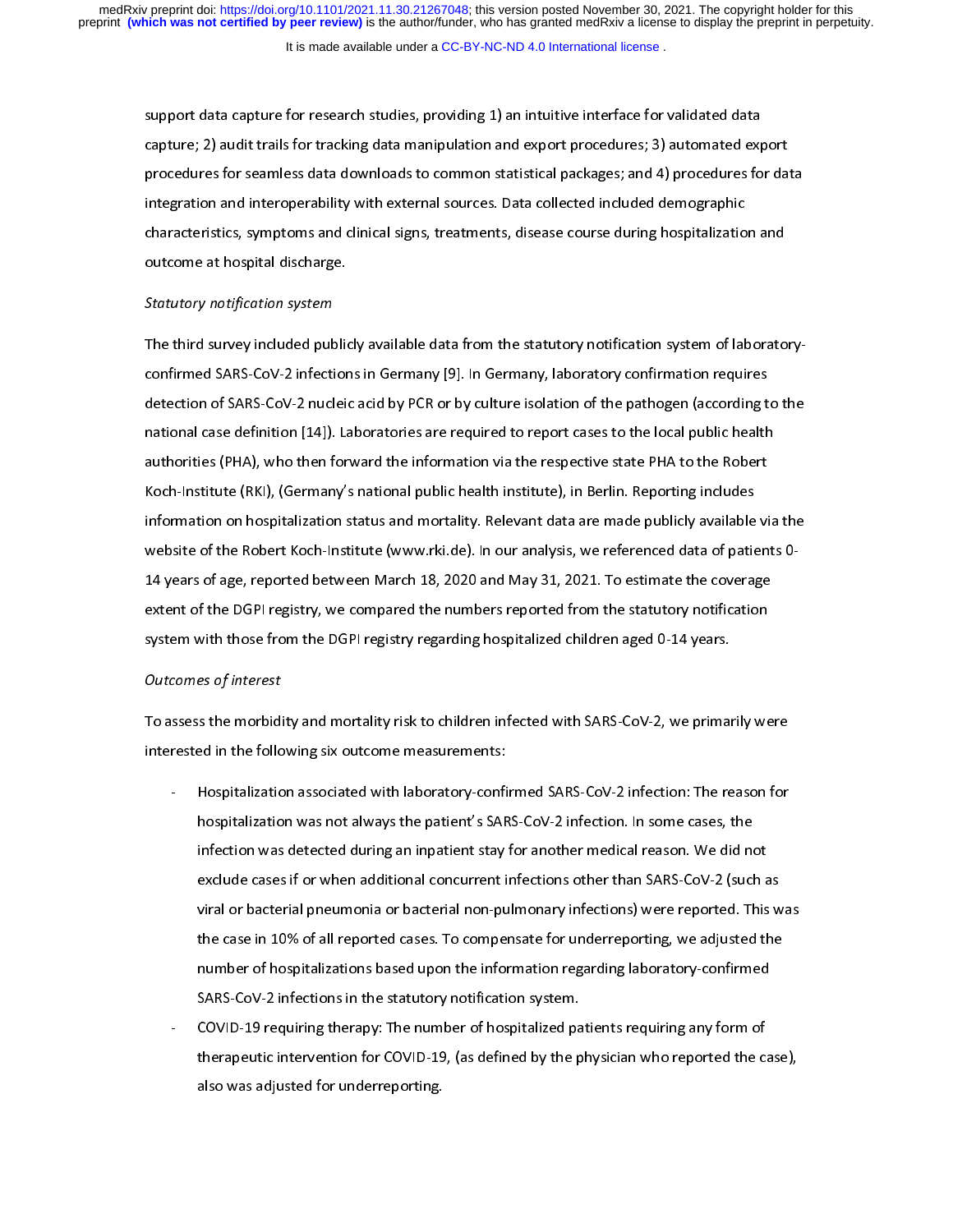- 
- (ICUs) due to COVID-19 was adjusted for possible underreporting.<br>Death associated with COVID-19: The number of case fatalities due to COVID-19 was based<br>upon the total reported in the statutory notification system.<br>Hospita (ICUS) Death associated with COVID-19: The number of case fatalities due<br>upon the total reported in the statutory notification system.<br>Hospitalization associated with PIMS-TS: Patients hospitalized due<br>DGPI registry.<br>ICU s
- 
- upon the total reported in the statutory notification system.<br>- Hospitalization associated with PIMS-TS: Patients hospitalized due to PIMS-TS reported in<br>DGPI registry.<br>- ICU stay associated with PIMS-TS: Patients admitted upon the total reports of the HMS-TS: Patients hospitalized<br>DGPI registry.<br>ICU stay associated with PIMS-TS: Patients admitted to inten<br>TS<br>Death associated with PIMS-TS: Case fatality due to PIMS-TS. - Hospitalization associated with PIMS-TS: Patients admitted to intensive care unit (ICU) due to PIN<br>TS<br>- Death associated with PIMS-TS: Case fatality due to PIMS-TS.<br>istical Analysis ICU stay associ<br>ICU stay associ<br>TS<br>Death associat<br>*al Analysis*
- 

### Statistical Analysis

- ICU stay associated with PIMS-TS: Case fatality due to PIMS-TS.<br>
Istical Analysis<br>
alculate the risk for the different outcome measurements, we estimated the number of SARS-<br>
2 infected obildrep by using the number of ob De<br>*al A*<br>Iate<br>Infer istical Analysis<br>alculate the risk for the different outcome measurements, we est<br>-2-infected children by using the number of children in the respected<br>Federal Statistical Office, along with the proportion of IgG-seropo  $T_{\rm c}$  for the different outcome measurements, we estimate  $T_{\rm c}$ the Federal Statistical Office, along with the proportion of IgG-seropositive children as reported in<br>the SARS-CoV-2 KIDS Study by Sorg et al. [8]. To account for the uncertainty of this proportion, the<br>upper and lower lim the SARS-CoV-2 KIDS Study by Sorg et al. [8]. To account for the uncertainty of this proportion, the<br>upper and lower limits of the reported 95% confidence intervals served as a denominator for the ri<br>estimate limits regard

the SARS-CoV-2 outcome measurements.<br>
Upper and lower limits of the reported 95% confidence intervals served as a denominator for the ri<br>
estimate limits regarding the SARS-CoV-2 outcome measurements.<br>
In contrast to the D estimate limits regarding the SARS-CoV-2 outcome measurements.<br>In contrast to the DGPI registry reporting, which is voluntary, reporting to the statutory notification<br>system is compulsory under German law. To account for u estimate minitologicaling the SMR of the SARS-Community incontrast to the DGPI registry reporting, which is voluntary, report<br>system is compulsory under German law. To account for underrepo<br>multiplied the numbers for hospi In the DGPI registry, we<br>In the DGPI registry, we<br>multiplied the numbers for hospitalization, COVID-19 patients requiring therapeutic interventions<br>and ICU admissions due to COVID-19 by the rate of underreporting. Underrep system in the numbers for hospitalization, COVID-19 patients requiring therapeutic interventions<br>and ICU admissions due to COVID-19 by the rate of underreporting. Underreporting in turn was<br>calculated by dividing the hospi multiplied the numbers for hospitalization, COVID-19 by the rate of underreporting. Underreporting in turn was<br>calculated by dividing the hospital cases published by the statutory reporting system with the<br>numbers reported and ICU administrations and ICU administrations due to match principle in the rate of undertained by dividing the hospital cases published by the statutory reporting system with the numbers reported to the DGPI registry. T calculated by an analysing the hospital cases published by the bidding system informulation<br>numbers reported to the DGPI registry. The statutory notification system only provides data for<br>age group 0-14. From March 2020 to age group 0-14. From March 2020 to May 2021, 1,226 children aged 0-14 years old were reported in<br>the DGPI registry. During the same period, the statutory notification system recorded 4,035 cases.<br>This allowed us to calcula

age group of 2014. From March 2020 to May 2020, 2020 to March 2020 to May 2020 to May 2020 to May 2020 to May 2020 to May 2021, this allowed us to calculate an underreporting rate of 3.29 (4,035/1,226).<br>We did not adjust t This allowed us to calculate an underreporting rate of 3.29 (4,035/1,226).<br>We did not adjust the overall number of PIMS-TS cases, because these cases are not reported in th<br>statutory health system. To date, there has been The allowed us to calculate an underreporting rate of  $2.22$ ,  $(9.23)$  and  $(9.23)$ ,  $(9.23)$ ,  $(9.23)$ ,  $(9.23)$ ,  $(9.23)$ ,  $(9.23)$ ,  $(9.23)$ ,  $(9.23)$ ,  $(9.23)$ ,  $(9.23)$ ,  $(9.23)$ ,  $(9.23)$ ,  $(9.23)$ ,  $(9.23)$ ,  $(9.23)$ Measure the overall notation in the overall number of the overall interest the overall number of this reason, it is not currently possible to evaluate a more precise coverage rate for the PIMS-TS registry.<br>The number of ch

For this reason, it is not currently possible to evaluate a more precise coverage rate for the PIMS-TS registry.<br>The number of children living in Germany without comorbidities is unknown. Some information on medical histor For the number of children living in Germany without comorbidities is unknown. Some information on<br>medical history was available for the cases reported via the DGPI registry. To estimate the outcome<br>risks for the children The num<br>The num<br>medical l<br>risks for t<br>proportic medical history was available for the cases reported via the DGPI registry. To estimate the outcome<br>risks for the children for whom we had no medical history, we reduced the population size by the<br>proportion of children wi medical history, the children for whom we had no medical history, we reduced the population size by the proportion of children with comorbidities, as reported in the DGPI registries. Information on proportion of children with comorbidities, as reported in the DGPI registries. Information on  $\frac{1}{2}$ proportion of children with comorbidities, as reported in the DGPI registries. Information on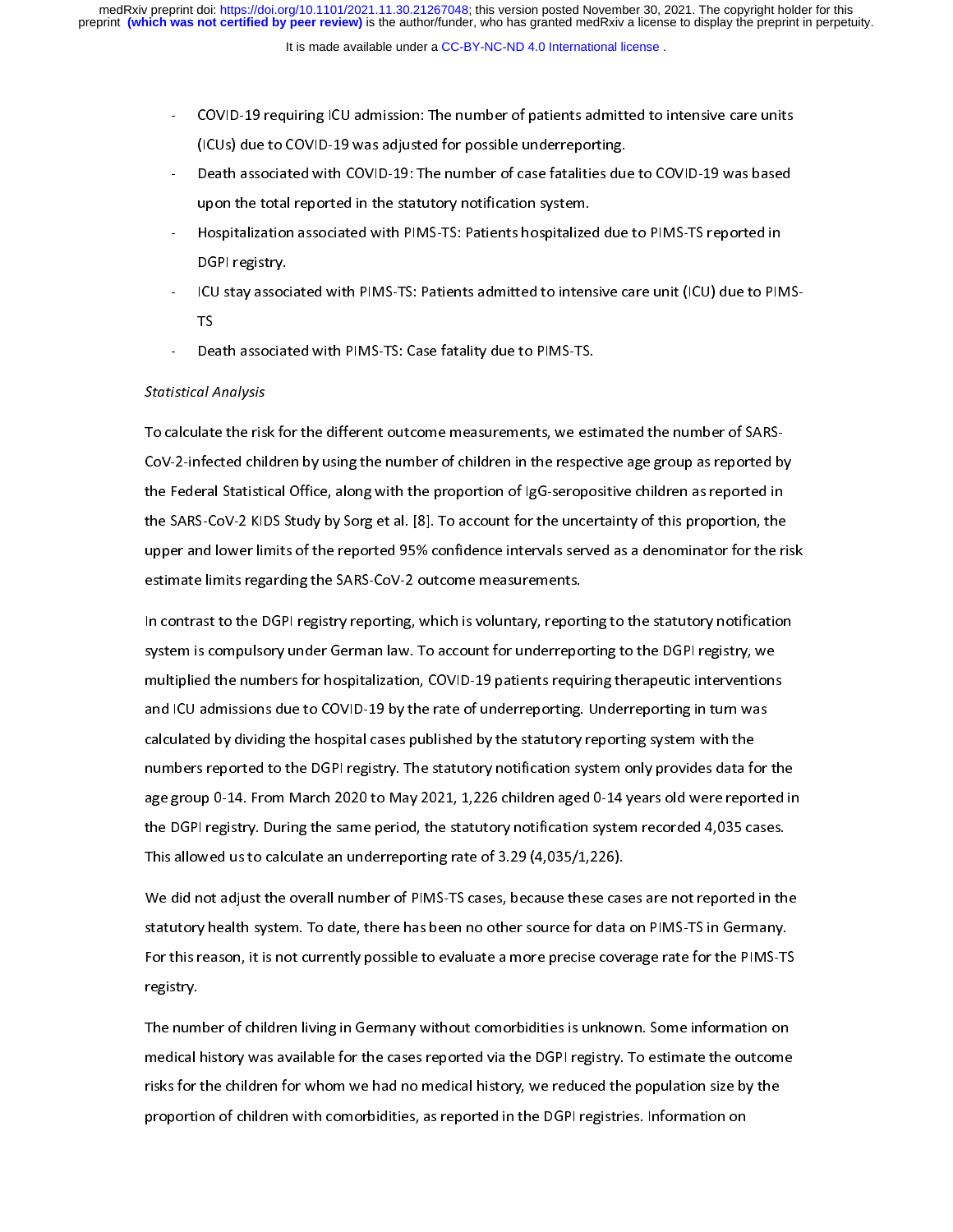It is made available under a [CC-BY-NC-ND 4.0 International license](http://creativecommons.org/licenses/by-nc-nd/4.0/) .

basis, we postulated that 28.8% of the relevant population would have relevant comorbidities, more basis, we postulated that 28.8% of the relevant population would have relevant comorbidities, more likely overestimating th likely overestimating the proportion in the general pediatric population, because infected children<br>with risk factors are more likely to be hospitalized. The age range groupings were selected in<br>response to current discuss with risk factors are more likely to be hospitalized. The age range groupings were selected in<br>response to current discussions regarding COVID-19 vaccination recommendations for children in<br>Germany. In Germany, vaccination response to current discussions regarding COVID-19 vaccination recommendations for childre<br>Germany. In Germany, vaccination against SARS-CoV-2 is recommended for the 12-17 age gro<br>the time of this writing, a vaccine has be response to current discussions, a vaccination of the current discussion of the 12-17 age group.<br>
the time of this writing, a vaccine has been licensed for 5–11-year-old children, but no official<br>
recommendation has been m The time of this writing, a vaccine has been licensed for 5–11-year-old children, but no official<br>recommendation has been made. For younger children, a vaccine has yet to be licensed.<br>Chi-Square tests were used to examine

the time of this time of this writing, a vacuum of the time of the state of this second<br>recommendation has been made. For younger children, a vaccine has yet to be licensed.<br>Chi-Square tests were used to examine the differ Chi-Square tests were used to examine the differences between the age groups and between yet to be licensed.<br>Browns with and without comorbidities.<br>Our analysis was performed using SAS Version 9.4 (SAS Institute, Cary, NC, Chies with and without comorbidities.<br>Chi-Square with and without comorbidities.<br>Chi-Square and the age groups was performed using SAS Version 9.4 (SAS Institute, Cary, NC, USA).<br>The DGPI registry was approved by the Ethic

Ethics

groups with and without comordinate.<br>Our analysis was performed using SAS V<br>Ethics<br>The DGPI registry was approved by the E<br>(BO-EK-110032020) and was assigned cli Ethics<br>The DGPI registry was approved by the Ethics Committee of the Technische Unive<br>(BO-EK-110032020) and was assigned clinical trial number DRKS00021506.<br>All other (anonymized) data was publicly available for scientific The Deptember of the Ethics Committee of the Technische University (Tu) Dresden<br>(BO-EK-110032020) and was assigned clinical trial number DRKS00021506.<br>All other (anonymized) data was publicly available for scientific purpo

(BO-ER-11003212) and was assigned cancel transmissed clinical transmissed control of the clinical trial other<br>All other (anonymized) data was publicly available for scientific purposes. All other (anonymized) data was publicly available for scientific purposes.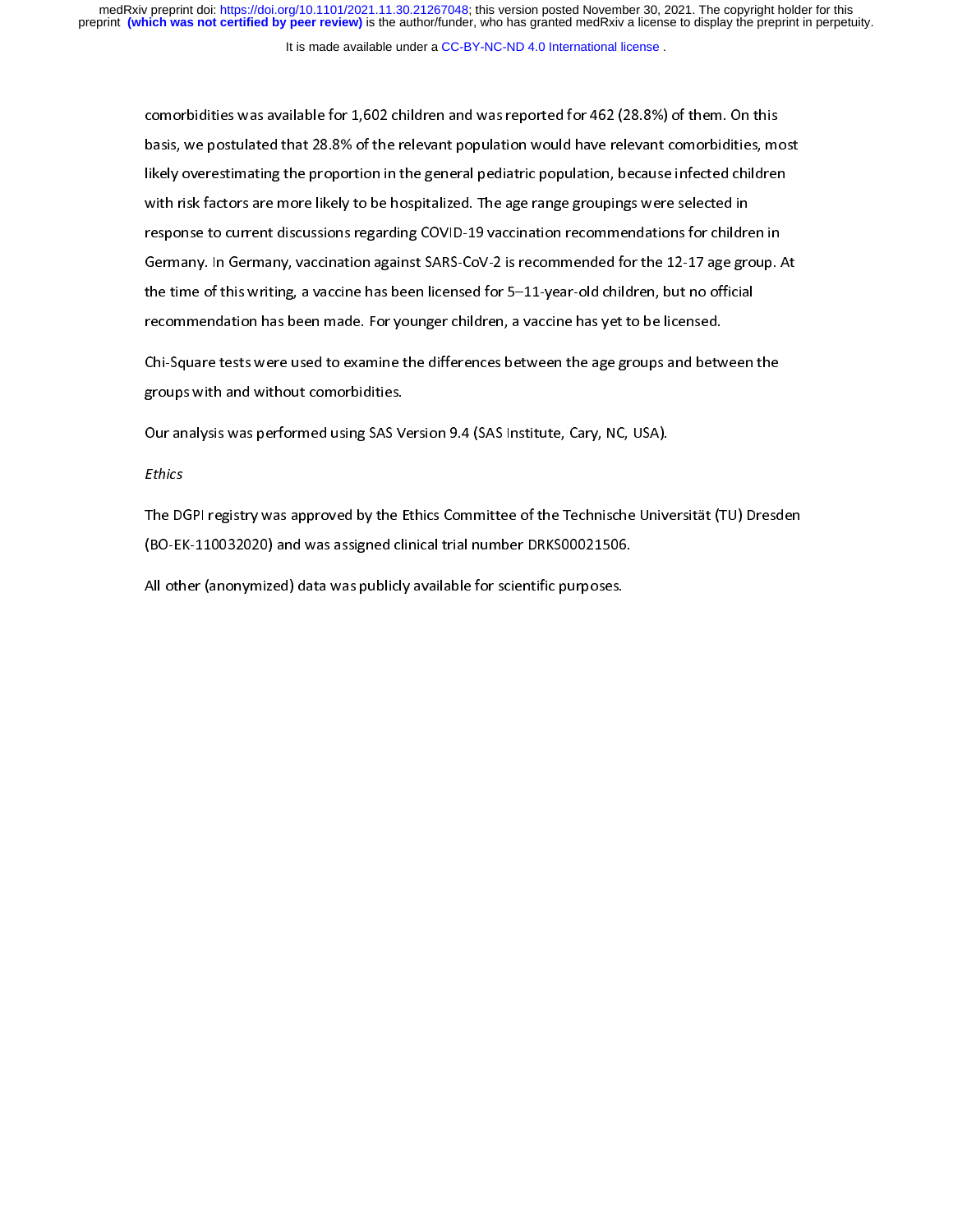It is made available under a [CC-BY-NC-ND 4.0 International license](http://creativecommons.org/licenses/by-nc-nd/4.0/) .

## Results:

With a seroprevalence of 10.8% (95 CI 8.7, 12.9) in May 2021, (as estimated by the SARS-CoV-2 KII<br>study), and without substantial differences according to age group, an analysis of the combined da<br>shows that 1,484,346 (1,1 Study), and without substantial differences according to age group, an analysis of the combined data<br>shows that 1,484,346 (1,195,723; 1,772,969) children likely already have been in contact with the<br>virus. As such, they fo shows that 1,484,346 (1,195,723; 1,772,969) children likely already have been in contact with the<br>virus. As such, they form a population at-risk for hospitalization, therapeutic interventions, ICU<br>admission and/or death du

virus. As such, they form a population at-risk for hospitalization, therapeutic interventions, ICU<br>admission and/or death due to COVID-19 and/or PIMS-TS.<br>The flowchart displays the reported number of the respective outcom admission and/or death due to COVID-19 and/or PIMS-TS.<br>The flowchart displays the reported number of the respective outcomes (n) and the numbers<br>adjusted for underreporting (n<sub>c</sub>), where appropriate. In the 5-11-year-old The flowchart displays the reported number of the respect<br>adjusted for underreporting (n<sub>c</sub>), where appropriate. In the<br>required SARS-CoV-2-related therapy. In the 12-17-year-ole<br>both age groups, the absolute numbers were adjusted for underreporting  $(n_c)$ , where appropriate. In the 5-11-year-old age group, 89 cases<br>required SARS-CoV-2-related therapy. In the 12-17-year-old group, the number of cases was 3<br>both age groups, the absolute numb required SARS-CoV-2-related therapy. In the 12-17-year-old group, the number of cases was 3<br>both age groups, the absolute numbers were markedly reduced when limited to cases requirin<br>intensive care unit admission (Figure 1 required state set in a control interpretent of the 12-17-year-old group, are manufactored there into set there<br>both age groups, the absolute numbers were markedly reduced when limited to cases requiring<br>intensive care uni

#### Risks associated with SARS-CoV-2 infection

intensive care unit admission (Figure 1).<br>Risks associated with SARS-CoV-2 infection<br>Table 1 lists all the risk estimates for hospitalization, therapy-requiring COVID-19, ICU admission<br>to COVID-19, death due to COVID-19, P Risks associated with SARS-CoV-2 infection<br>Table 1 lists all the risk estimates for hos<br>to COVID-19, death due to COVID-19, PIP<br>PIMS-TS is not listed, because none of th

Table 1 and 1 divertimates for hospitalization, analy prequiring COVID-19, death due to<br>the COVID-19, death due to COVID-19, PIMS-TS and ICU admission due to PIMS-TS. Death due to<br>PIMS-TS is not listed, because none of the PIMS-TS is not listed, because none of the reported PIMS-TS cases in Germany died.<br>As of May 2021, the cumulative rate for hospitalization associated with SARS-CoV-2 infection wa<br>35.9 per 10,000 children. This rate varied As of May 2021, the cumulative rate for hospitalization associated with SARS-CoV-2 is<br>35.9 per 10,000 children. This rate varied depending upon the seroprevalence, which<br>30.1 to 44.6 per 10,000.<br>When limiting the analysis

As the cumulation of May 2021, the cumulation as the cumulation of the seroprevalence, which ranged from<br>30.1 to 44.6 per 10,000.<br>When limiting the analysis to include only patients with COVID-19 who required therapeutic<br>i 30.1 to 44.6 per 10,000.<br>When limiting the analysis to include only patients with COVID-19 who required therapeutic<br>interventions, the hospitalization rate decreased 5.5-fold to 6.5 per 10,000 children, and more than<br>20-fo When limiting the analys<br>interventions, the hospit<br>20-fold when the cases c<br>10,000). Interventions, the hospitalization rate decreased 5.5-fold to 6.5 per 10,000 children, and more 20-fold when the cases counted were limited to those admitted to ICU due to COVID-19 (1.7<br>10,000).<br>For the outcome measurement

interventions, the hospitalization rate decreased for the respected to ICU due to COVID-19 (1.7 per 10,000).<br>10,000).<br>For the outcome measurements of both hospitalization and therapy requiring COVID-19, the rates<br>were high 20-fold when the cases counted were limited to the cannot of the case of the cases.<br>20,000).<br>For the outcome measurements of both hospitalization and therapy requiring COVID-19, the rate<br>were highest in the age group <5 ye for the o<br>For the o<br>were hig<br>treatmer<br>Our analy For the outcome measurements of statistic measurements of the property requiring of the last sum were highest in the age group 5-11 years (both p-values <0.0001). Regarding intensive care treatment, the rate was highest in

were lowest in the age group 5-11 years (both p-values <0.0001). Regarding intensive care<br>treatment, the rate was highest in the 12–17-year age group (p=<0.0001).<br>Our analysis found a case fatality of 0.09 per 10,000 child treatment, the rate was highest in the 12–17-year age group (p=<0.0001).<br>Our analysis found a case fatality of 0.09 per 10,000 children through May 2021 in German<br>based upon a total number of 14 pediatric fatalities due t Our analysis found a case fatality of 0.09 per 10,000 children through May<br>based upon a total number of 14 pediatric fatalities due to COVID-19. The<br>almost all of these fatalities, with 13 reported cases as compared to the based upon a total number of 14 pediatric fatalities due to COVID-19. The DGPI registry captured<br>almost all of these fatalities, with 13 reported cases as compared to the 14 recorded in the statutory<br>notifications system. almost all of these fatalities, with 13 reported cases as compared to the 14 recorded in the statute<br>notifications system. In 5/13 (38%) of these cases, the patients had been in palliative care due to a<br>underlying disease and these fatalities, while the procedure in the particle in the 14 recorded in the cases, in<br>notifications system. In 5/13 (38%) of these cases, the patients had been in palliative care due to an<br>underlying disease prior underlying disease prior to their SARS-CoV-2 infection.<br>
The patients of the patients had been in particular to an analysis of the patients of an analysis of an analysis of an analysis of an analysis of the particular to a underlying disease prior to their SARS-CoV-2 infection.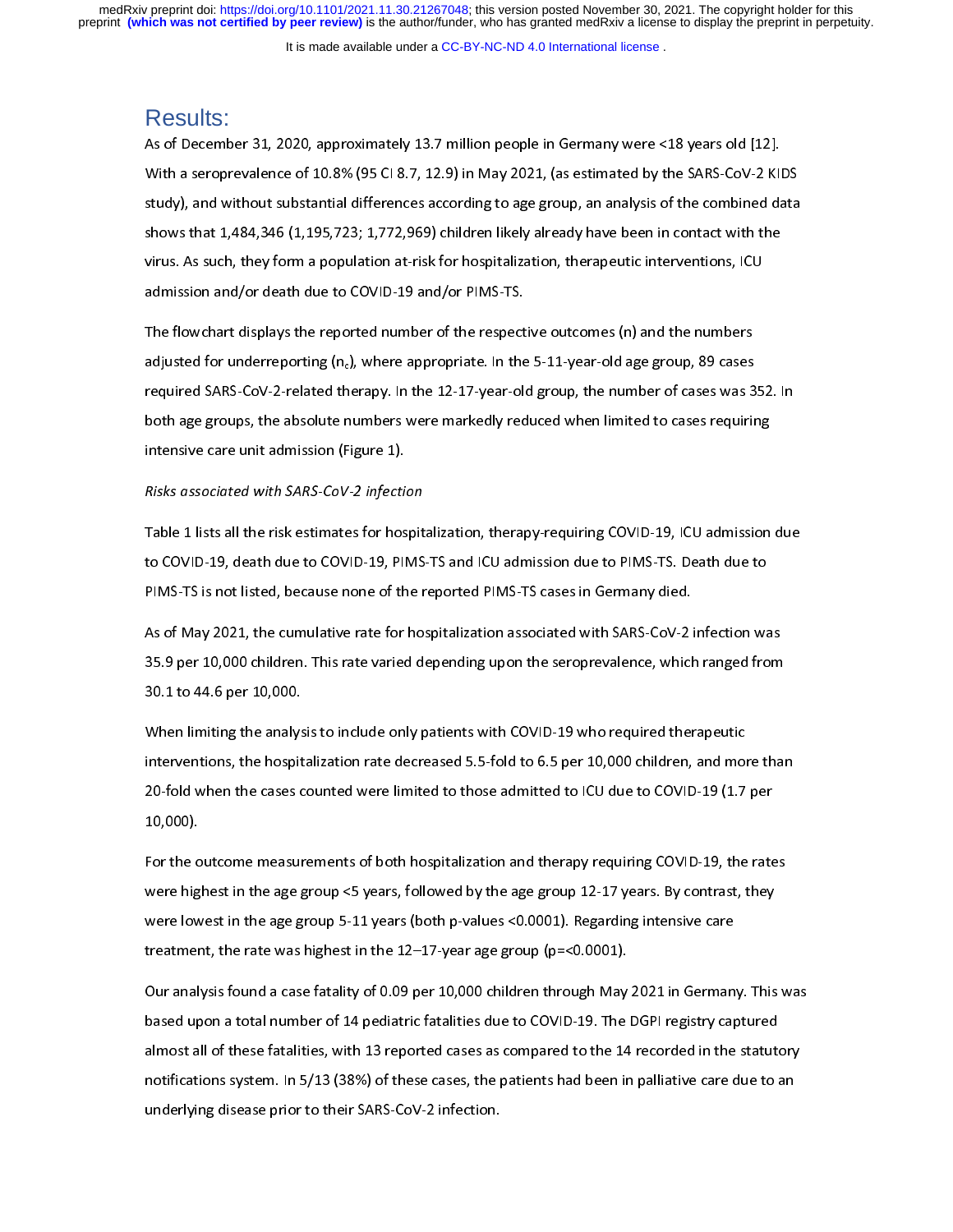It is made available under a [CC-BY-NC-ND 4.0 International license](http://creativecommons.org/licenses/by-nc-nd/4.0/) .

However, with respect to the other outcome measurements – therapy-requiring COVID-19 and ICU<br>admission due to COVID-19 – the estimated risks decreased to 5.1 and 0.8 per 10,000 children,<br>respectively (Table 2). There is a admission due to COVID-19 – the estimated risks decreased to 5.1 and 0.8 per 10,000 children,<br>respectively (Table 2). There is a significant association between comorbidity and these outcomes<br>(both p-value <0.0001). Among respectively (Table 2). There is a significant association between comorbidity and these outcom<br>(both p-value <0.0001). Among children without comorbidities, case fatality was 0.03 per 10,00<br>with no deaths reported in chi

(both p-value <0.0001). Among children without comorbidities, case fatality was 0.03 per 10,000,<br>with no deaths reported in children  $\geq$  5 years of age.<br>For the overall study cohort, the cumulative risk for developing P with no deaths reported in children  $\geq$  5 years of age.<br>For the overall study cohort, the cumulative risk for developing PIMS-TS was 2.5 per 10,000 and 1<br>per 10,000 for ICU admission due to PIMS-TS (Table 1). Significan For the overall study cohort, the cumulative risk for c<br>per 10,000 for ICU admission due to PIMS-TS (Table 1<br>reported in 12-17-year-old compared to the other ag<br>differences in ICU admissions due to PIMS-TS (p=0.88<br>measurem For the overall study fewer cases of PIMS-TS were<br>reported in 12-17-year-old compared to the other age groups (p=0.005), but there were no age<br>differences in ICU admissions due to PIMS-TS (p=0.88). In contrast to the other per 10,000 for 11,000 for PIMS-TS and to 1.5 per 10,00 for ICU admission due to PIMS-TS (Table 2).<br>The other were monoger and the set of PIMS-TS (P=0.88). In contrast to the other outcome measurements analyzed, PIMS-TS mai represent in 12-17, the completence in terms of groups (p=10.25), and measurements in 120 admissions due to PIMS-TS (p=0.88). In contrast to the other outcome measurements analyzed, PIMS-TS mainly seems to affect children measurements analyzed, PIMS-TS mainly seems to affect children without comorbidities<br>Confining the analysis to children without comorbidities slightly increased the overall risk<br>10,000 for PIMS-TS and to 1.5 per 10,00 for confining the analysis to children without comorbidities slightly increased the overall risk to 2.9 per<br>10,000 for PIMS-TS and to 1.5 per 10,00 for ICU admission due to PIMS-TS (Table 2).  $\sim$  10,000 for PIMS-TS and to 1.5 per 10,00 for ICU admission due to PIMS-TS (Table 2). 10,000 for PIMS-TS and to 1.5 per 10,00 for ICU admission due to PIMS-TS (Table 2).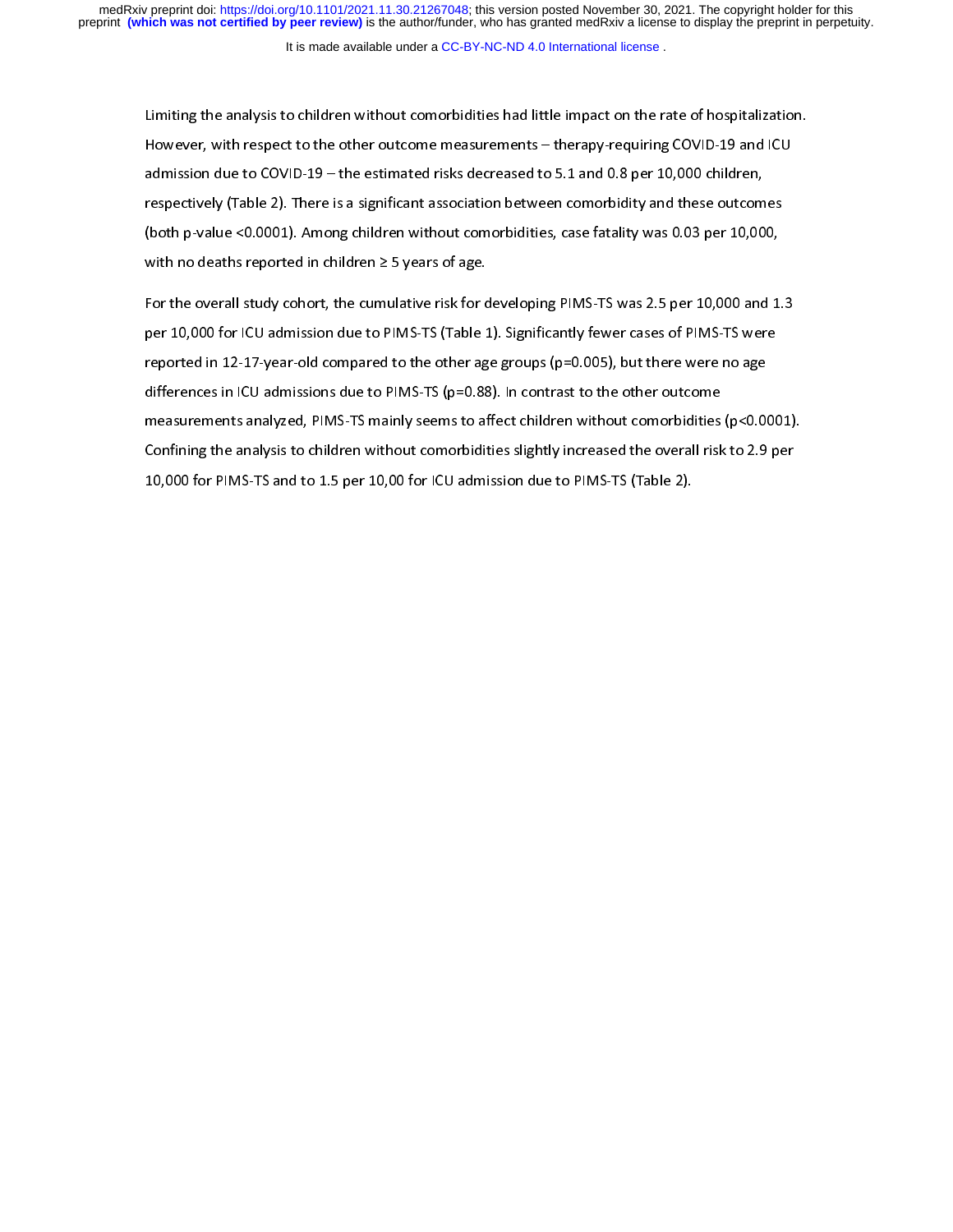It is made available under a [CC-BY-NC-ND 4.0 International license](http://creativecommons.org/licenses/by-nc-nd/4.0/) .

## Discussion:

|<br>|<br>|<br>| Experimently the results of a nationwide serope client,  $\{e\}$  is general that data from clinical registries and the statutory notification system, we were able to develop reliable estimates of the SARS-CoV-2-associated d SARS-CoV-2-associated disease burden, both for the acute infection phase and for PIMS-TS, a<br>hyperinflammatory syndrome that typically usually occurs 4-6 weeks after a mild or asymptomatic<br>SARS-CoV-2 infection.<br>Overall, the

SARS-CoV-2 infection.<br>SARS-CoV-2 infection.<br>Overall, the extremely low risk for severe disease course — as indicated by the need for thera<br>intervention, admission to ICU or else death during the acute infection phase — is SARS-CoV-2 infection.<br>Overall, the extremely low risk for severe disease course — as indicated by the need for therapeuti<br>intervention, admission to ICU or else death during the acute infection phase — is consistent with<br>d Overall, the extremely<br>intervention, admissio<br>data previously report<br>age group seem to hav Intervention, admission to ICU or else death during the acute infection phase — is consistent with<br>data previously reported from other countries [15,16]. Interestingly however, children in the 5-11<br>age group seem to have a

intervention, admission to ICU or elemention, the acute death during the acute of the acute of data previously reported from other countries [15,16]. Interestingly however, children in the 5-11 age group seem to have a low age group seem to have a lower risk than children <5 years and adolescents 12-17 years of age.<br>Overall, the majority of hospitalizations occurred in children and adolescents without comorbiditie<br>Interestingly, however, chi overall, the majority of hospitalizations occurred in children and adolescents without comorbidications interestingly, however, children with comorbidities account for almost half of all COVID-19 case.<br>The requiring therap Interestingly, however, children with comorbidities account for almost half of all COVID-19 cases<br>requiring therapeutic intervention (415 vs. 543) and two-thirds of cases requiring ICU admission (171<br>vs. 82), even though t Interestingly, measingly summarised in the children in the children with comorbinal of the pequiring ICU admission (<br>Interesting the make up only a small portion of the pediatric population. Primarily heal<br>children ages 5requiring to the pediatric population. Primarily healthy<br>thildren ages 5-11 have the lowest risk with a 0.2/10,000 rate of ICU admission. Due to an absence of<br>cases, their case fatality rate cannot be calculated.<br>Previousl

children ages 5-11 have the lowest risk with a 0.2/10,000 rate of ICU admission. Due to an absence of<br>cases, their case fatality rate cannot be calculated.<br>Previously, the only existing estimates regarding the true inciden children ages 5-11 have the lowest risk with a 11 have the lowest risk and states in the lowest risks.<br>Previously, the only existing estimates regarding the true incidence of PIMS-TS after a SARS-CoV-2<br>infection were based Previously, the only existing estimates regarding th<br>infection were based on rough estimates of the nur<br>were able to calculate an overall risk of 1/4,000 cas<br>requiring ICU admission, PIMS-TS plays a relevant r<br>burden in th Previously, the entry entering estimates regarding the true intriducted of the true is the entry of a<br>Infection were based on rough estimates of the number of infections. With our data, however, we<br>were able to calculate a infering in the number of the number of the number of inferious components. The number of interestion were able to calculate an overall risk of 1/4,000 cases. With approximately 50% of these cases requiring ICU admission, requiring ICU admission, PIMS-TS plays a relevant role in the overall SARS-CoV-2-associated dis<br>burden in the pediatric age group. It leads to approximately one quarter of all therapy-requirin<br>hospitalizations and almost 4 requiring<br>
burden in the pediatric age group. It leads to approximately one quarter of all therapy-requiring<br>
hospitalizations and almost 40% of all ICU admission. In children without comorbidities, the role of<br>
PIMS-TS is burden in the pediatric and almost 40% of all ICU admission. In children without comorbidities, the role<br>PIMS-TS is even more pronounced and accounts for 38% of all therapy-requiring hospitalizations<br>65% of ICU admissions.

hospitalizations and and accounts for 38% of all therapy-requiring hospitalizations and accounts for 38% of all therapy-requiring hospitalizations and 55% of ICU admissions.<br>Fortunately, there are effective treatment optio PIMS-TS is even more pronounced and accounts for example, the an interpty-requiring ineptrumentation and<br>Fortunately, there are effective treatment options for PIMS-TS. Only small numbers of patients have<br>suffered from seq Fortunately, there are e<br>suffered from sequalae<br>[17–19]. In addition, bot<br>detecting a lower rate o<br>preliminary and needs t Fortunately, the UK and the US has been reassuring<br>I17–19]. In addition, both national [11] and international [20] PIMS-TS registries seem to be<br>detecting a lower rate of PIMS-TS cases, as the delta-variant has predominate suffered from sequence from the term of protocology of the UK and the UK and the UK and following<br>(17–19). In addition, both national [11] and international [20] PIMS-TS registries seem to be<br>detecting a lower rate of PIMS detecting a lower rate of PIMS-TS cases, as the delta-variant has predominated. While this d<br>preliminary and needs to be validated, these preliminary observations are important to cons<br>future analyses, especially given the determing a lower rate of PIMS-TS plane is the RIMS-TS plays in the overall SARS-CoV-2 associated<br>future analyses, especially given the role that PIMS-TS plays in the overall SARS-CoV-2 associated<br>disease burden among chil premium, y and needs to be validated, these premium, y seculations are important to consider the<br>future analyses, especially given the role that PIMS-TS plays in the overall SARS-CoV-2 associated<br>disease burden among child future analyses, especially given the role that PIMS-TS plays in the overall state and experimental<br>disease burden among children and adolescents.<br>Strengths and limitations:

disease burden among children among children and adolescents.<br>Strengths and limitations: Strengths and limitations: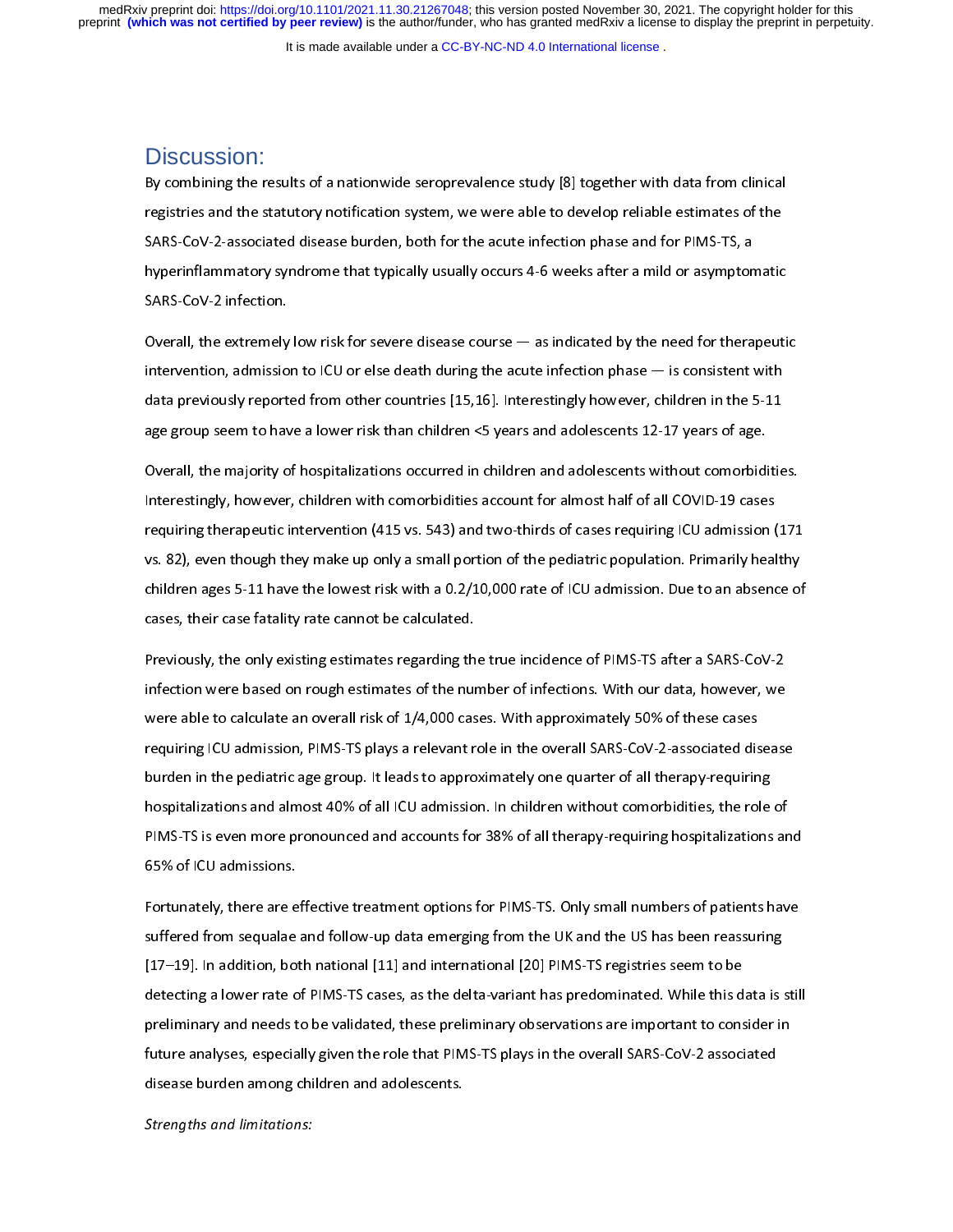The strength of our analysis related to SARS-CoV-2 infections in children.<br>
Our analysis has several limitations, mainly due to uncertainties in the raw data in the three different<br>
sources, which are mostly estimates.<br>
Th

Manuscriptions relations relations mainly due to uncertaint<br>sources, which are mostly estimates.<br>The population at risk: We do not know the exact number of<br>Germany. We have estimated the number based upon recent<br>prespectiv Sources, which are mostly estimates.<br>
The population at risk: We do not know the exact number of SARS-CoV-2 infections in children in<br>
Germany. We have estimated the number based upon recently published results of a nation sources, which are mostly commated.<br>The population at risk: We do not know<br>Germany. We have estimated the nur<br>prospective survey of IgG antibodies i<br>include potential selection bias, ELISA<br>ELISA to depict SARS-CoV-2 infect The population at rank of a national the international correction of Commany. We have estimated the number based upon recently published results of a nationwide, prospective survey of IgG antibodies in pediatric patients i prospective survey of IgG antibodies in pediatric patients in German pediatric hospitals. Limitation<br>include potential selection bias, ELISA cut-off values, precision and the suitability of IgG detected based ELISA to depi prospective survey surge antibodies penaltric patients in setting penaltric patients include potential selection bias, ELISA cut-off values, precision and the suitability of IgG detected by ELISA to depict SARS-CoV-2 infec include potential selection bias, and the state of position interestion, prediction bias.<br>ELISA to depict SARS-CoV-2 infections in children. Nevertheless, the data are comparable to the<br>standards of other seroprevalence es

ELITE TO DEPTET SARS-COTE THE CONTROLL INTERTMENT AND NON-LITE SARD AND LOCATE STARS STARS AND STARS-COTE AND<br>A RARIABLE ESTIMATES for Germany.<br>The number of cases: Reporting to the DGPI register is voluntary, while report available estimates for Germany.<br>The number of cases: Reporting to the DGPI register is voluntary, while reporting laboratory-<br>confirmed SARS-CoV-2 infections to the statutory notification system is compulsory. Thus, the l The number of cases: Reporting to<br>Confirmed SARS-CoV-2 infections<br>may be assumed to be more comp<br>statutory notification system were<br>underreporting of the DGPI cases The number of cases: Reporting to the DGPI register is volume  $\mathcal{P}_i$  register is volume reporting laboratorycommon same of the monomentary of the statutions in the DGPI register and the<br>statutory notification system were identical, this provides a reasonable basis for correcting the<br>underreporting of the DGPI cases based upon th may be attempted to be more comprehensive. Between the communition in the BSP contracting the<br>statutory notification system were identical, this provides a reasonable basis for correcting the<br>underreporting of the DGPI cas

statutory in the first interesting the protect of the transformation system. Limiting the anti-<br>statutory notification system. Limiting the anti-<br>to children up to the age of 14 (rather than 17) is a minor limitation.<br>As i underly paints of the DDPI cases by the DDPI cases by the statutory presume antiting the analysis<br>to children up to the age of 14 (rather than 17) is a minor limitation.<br>As in all voluntary reporting systems, reporting may The children up to the age of 14 (rather than 17) is a minor minimum on<br>As in all voluntary reporting systems, reporting may be biased toware<br>presumption is supported by the fact that only 30% of all hospitalizat<br>than 90% presumption is supported by the fact that only 30% of all hospitalizations were captured, while<br>than 90% of deaths were reported. By correcting therapy-requiring COVID-19 and ICU admission<br>based upon the factor calculated presumption is supported by the factor in the factor of that only 30% of deaths were reported. By correcting therapy-requiring COVID-19 and ICU admissions based upon the factor calculated for overall hospitalizations, we l than 90% of these dupon the factor calculated for overall hospitalizations, we likely overestimated the true SAR<br>CoV-2-associated burden to some degree. The inclusion of patients with concurrent viral and<br>bacterial infecti based upon the factor calculated for overall hospitalizations, we likely overall hospitalizations, we have SARS-Example and the included burden to patient the patients with concern the included between the spatients were low. On the other hand, we suspect there may have been a degree of underreporting in the PIMS-TS registry. This u these patients were low. On the other hand, we suspect there may have been a degree of<br>underreporting in the PIMS-TS registry. This underreporting could lead to an underestimation of ri<br>associated with PIMS-TS. No correcti These patients were condition was feasible for PIMS-TS. However, because PIMS-<br>associated with PIMS-TS. No correction was feasible for PIMS-TS. However, because PIMS-<br>newly discovered, severe condition requiring hospitaliz associated with PIMS-TS. No correction was feasible for PIMS-TS. However, because PIMS-TS is a<br>newly discovered, severe condition requiring hospitalization, it seems reasonable to assume that<br>reporting will become more com assessment with the correction was continual continue of the correction process and the reporting will become more comprehensive over time. As a point of comparison, in a different but similar, active, non-compulsory, pedi neutry and the value of an among the promoting of the assemble to assume that the similar, active, non-compulsory, pediatric, hospital-based surveillance system in Germany, mening was more likely to be comprehensively repo

reporting similar, active, non-compulsory, pediatric, hospital-based surveillance system in Germany, meningity<br>was more likely to be comprehensively reported than a positive blood culture result [21].<br>Our identification of similar, active, non-computer, pediatric, morphim and denoted surveillance system in dentities, mention, mentio<br>was more likely to be comprehensively reported than a positive blood culture result [21].<br>Our identification o Our identification of relevant cases based upon a case definition that specifically requires<br>related treatment critically influences the numbers present in our analysis. However, report<br>physicians are the ones in the best Particular of relevant cases the relevant of pertaining that subspace during prediction, requires COVID-19-<br>related treatment critically influences the numbers present in our analysis. However, reporting<br>physicians are the physicians are the ones in the best position to assess their patients and identify appropriate<br>physicians are the ones in the best position to assess their patients and identify appropriate physicians are the ones in the best position to assess their patients and identify appropriate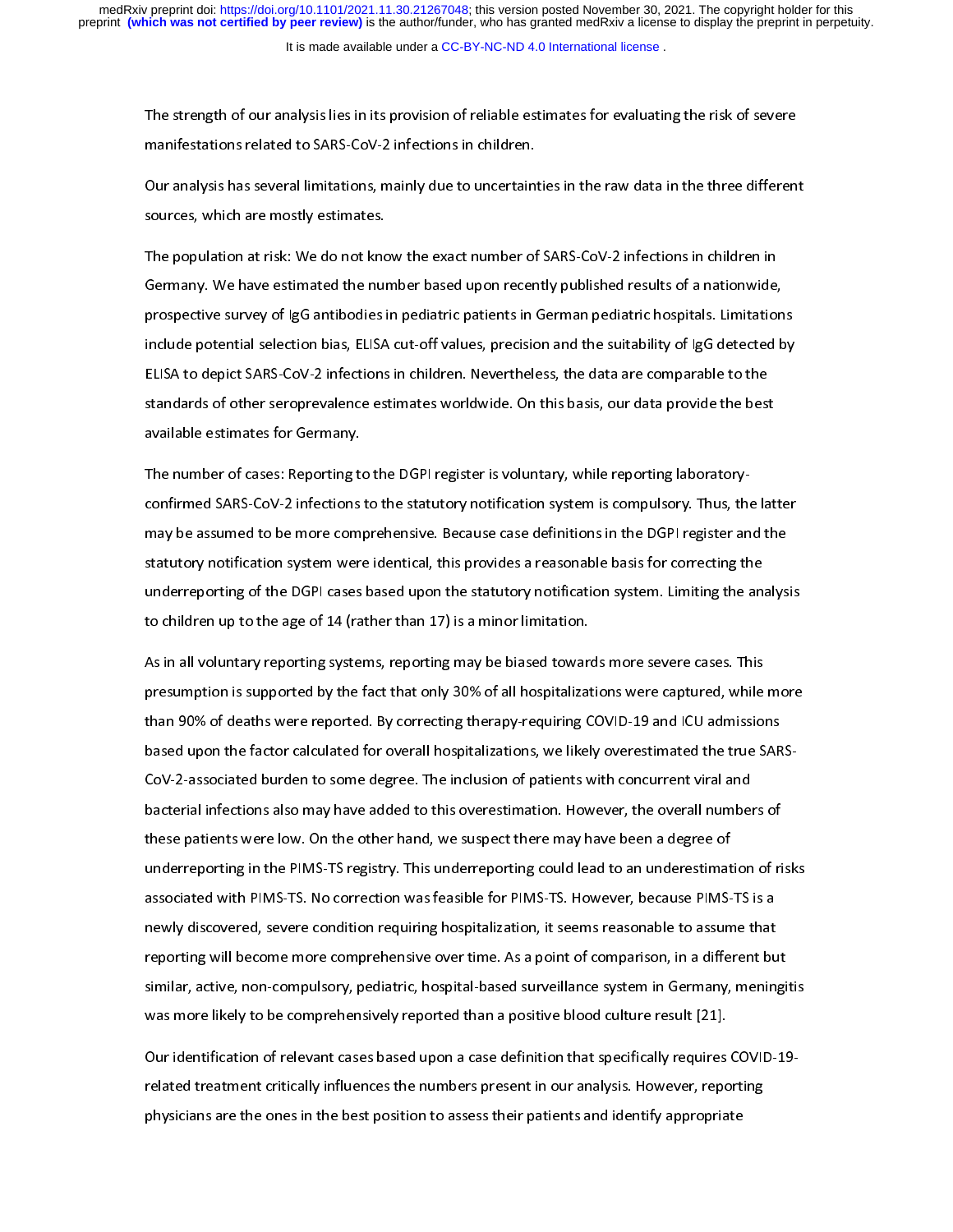therapeutic interventions for Same Internetions for Spatial and the counted towards there is and the SARS-CoV-2-associated disease burden in their age group.<br>The applied estimate of the proportion of children without comor SARS-CoV-2-associated disease burden in their age group.<br>The applied estimate of the proportion of children without comorbidities was chosen in order to<br>avoid underestimation. According to a report by Schröder et al., whic The applied estimate of the proportion of children without<br>avoid underestimation. According to a report by Schröder<br>health insurance data, only approximately 3% of all childre<br>comorbidity and — accordingly — an increased r avoid underestimation. According to a report by Schröder et al., which was based upon German<br>health insurance data, only approximately 3% of all children in Germany have one or more releva<br>comorbidity and — accordingly and the insurated underestimated the report by Schröder et al., which was based upon the section.<br>
According to a recording to a report of a reverse COVID-19 course [22]. Finally, the<br>
precision of our estimates is difficu health insulation and  $-$  accordingly  $-$  an increased risk for a severe COVID-19 course [22]. Finally, the precision of our estimates is difficult to measure. We used the 95% confidence limits of the estimate of the popul precision of our estimates is difficult to measure. We used the 95% confidence limits of the estima<br>of the population at risk in order to capture the uncertainties. We disregarded the uncertainties in<br>the number of cases, precision of the population at risk in order to capture the uncertainties. We disregarded the uncertainties in<br>the number of cases, because the number was corrected according to the presumed true number of<br>cases provided b of the number of cases, because the number was corrected according to the presumed true number cases provided by the statutory notification system.<br>Conclusions: the statutory notification system.<br>The number of cases provided by the statutory notification system.<br>The number of severe disease or death in our analysis of the data shows that the SARS-CoV-2-associated burden of severe

#### Conclusions:

conclusions:<br>Conclusions:<br>Our analysis of the data shows that the SARS-CoV-2-<br>children and adolescents is low. This is particularly tr children and adolescents is low. This is particularly true for COVID-19 related symptoms in 5-11-year-<br>old children without comorbidities. PIMS-TS appears to play a crucial role in overall SARS-CoV-2<br>associated disease bur associated disease burden and exceeds the risks of the acute severe COVID-19 children and<br>adolescents without comorbidities.<br>Acknowledgments:

#### children and adolescents is low. This is particularly true for COVID-19 relationships in  $\mathcal{L}$ Acknowledgments:

adolescents without comorbidities.<br>adolescents without comorbidities.<br>We thank each and every staff member in the participating hospitals for reporting their ca<br>DGPI registry. adolescents with a comorbidities.<br>Acknowledgments:<br>We thank each and every staff men<br>DGPI registry.  $\frac{1}{1}$ We thank each and every staff member in the participating in the participating their cases to the<br>DGPI registry. DGPI registry.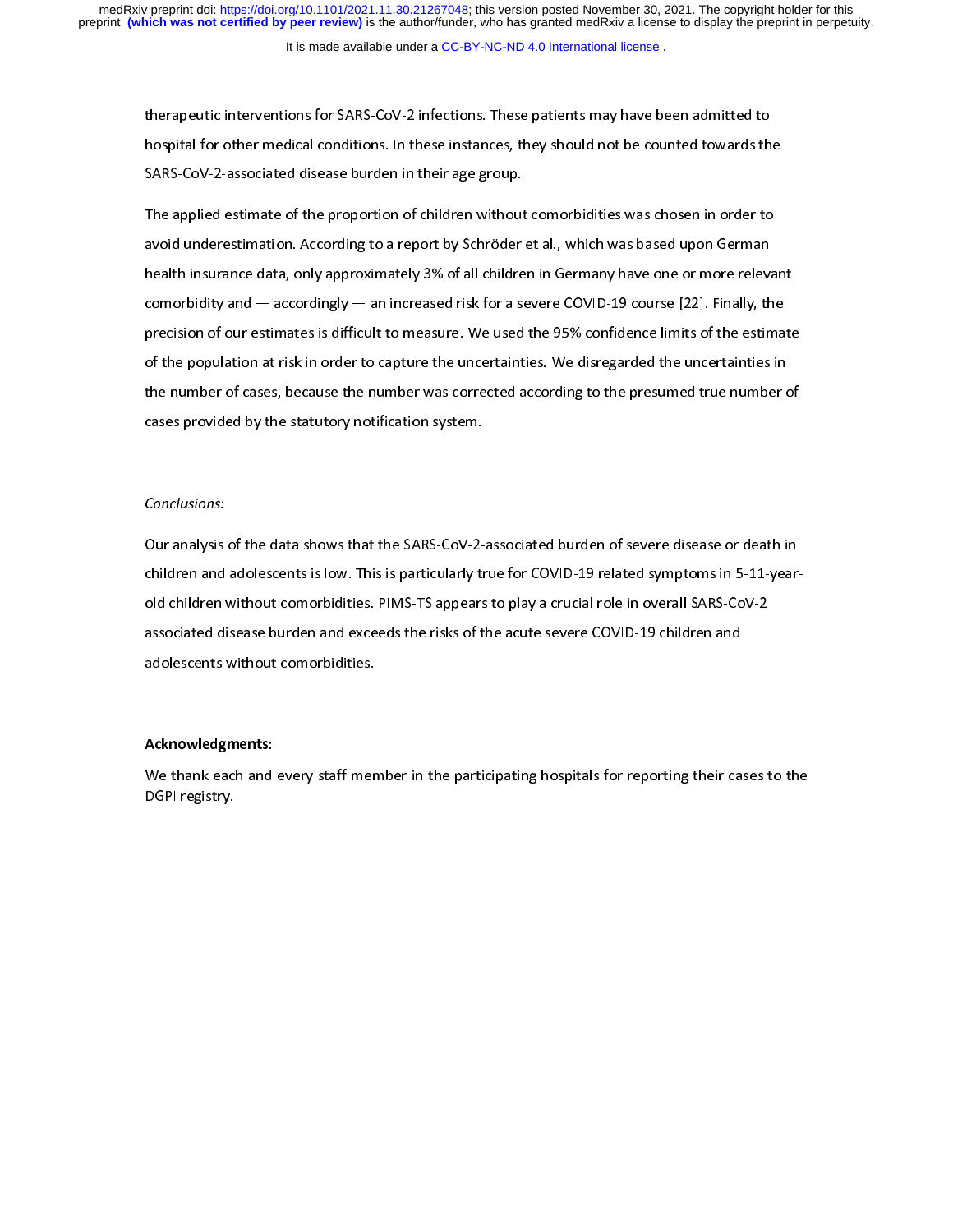It is made available under a [CC-BY-NC-ND 4.0 International license](http://creativecommons.org/licenses/by-nc-nd/4.0/) .

# $\begin{bmatrix} 1 \\ 1 \end{bmatrix}$ References

- $\begin{bmatrix} 1 \\ 1 \end{bmatrix}$
- E. The mean on a in China, 2019. N Engl J Med. 2020;382:727–733.<br>
https://doi.org/10.1056/NEJMoa2001017 PMID: 31978945.<br>
[2] Li J, Huang DQ, Zou B, Yang H, Hui WZ, Rui F, et al. Epidemiology of COVID-19: A systematic<br>
revi https://doi.org/10.1056/NEJMoa2001017 PMID: 31978945.<br>Li J, Huang DQ, Zou B, Yang H, Hui WZ, Rui F, et al. Epidemiolo<br>review and meta-analysis of clinical characteristics, risk factor<br>2021;93:1449–1458. https://doi.org/10. Li J, Huang DQ, Zou B, Yang H, Hui WZ, Rui F, et al. Epidemiol<br>review and meta-analysis of clinical characteristics, risk facto<br>2021;93:1449–1458. https://doi.org/10.1002/jmv.26424 PM<br>Viner RM, Ward JL, Hudson LD, Ashe M,
- review and meta-analysis of clinical characteristics, risk factors, and outcomes. J Med Virol.<br>
2021;93:1449–1458. https://doi.org/10.1002/jmv.26424 PMID: 32790106.<br>
[3] Viner RM, Ward JL, Hudson LD, Ashe M, Patel SV, Harg 2021;93:1449–1458. https://doi.org/10.1002/jmv.26424 PMID: 32790106.<br>Viner RM, Ward JL, Hudson LD, Ashe M, Patel SV, Hargreaves D, et al. Systematic review of<br>reviews of symptoms and signs of COVID-19 in children and adole Viner RM, Ward JL, Hudson LD, Ashe M, Patel SV, Hargreaves D, et al. Syste<br>reviews of symptoms and signs of COVID-19 in children and adolescents. Ar<br>https://doi.org/10.1136/archdischild-2020-320972 PMID: 33334728.<br>Mehta NS
- [3] Viner RM, Premeric Premeric Premeric Premeric Premeric Premeric Premeric Reviews of symptoms and signs of COVID-19 in children and adolescents. Arch Dis Child. 20:<br>https://doi.org/10.1136/archdischild-2020-320972 PMID:
- https://doi.org/10.1136/archdischild-2020-320972 PMID: 33334728.<br>Mehta NS, Mytton OT, Mullins EWS, Fowler TA, Falconer CL, Murphy OB, et al. SARS-CoV-2<br>(COVID-19): What Do We Know About Children? A Systematic Review. Clin mapper, and any total in the EWS, Fowler TA, Falconer CL, Murphy<br>
(COVID-19): What Do We Know About Children? A Systematic Review<br>
2020;71:2469–2479. https://doi.org/10.1093/cid/ciaa556 PMID: 3233<br>
Ouldali N, Yang DD, Madh (COVID-19): What Do We Know About Children? A Systematic Review. Clin Infect Dis.<br>
2020;71:2469-2479. https://doi.org/10.1093/cid/ciaa556 PMID: 32392337.<br>
[5] Ouldali N, Yang DD, Madhi F, Levy M, Gaschignard J, Craiu I, et
- (COVID-2469-2479. https://doi.org/10.1093/cid/ciaa556 PMID: 32392337.<br>2020;71:2469–2479. https://doi.org/10.1093/cid/ciaa556 PMID: 32392337.<br>Ouldali N, Yang DD, Madhi F, Levy M, Gaschignard J, Craiu I, et al. Factors Assoc 2020;71:2469–2479. https://doi.org/10.1093/cid/ciaa556 PMID: 32392337. [5] Oulder SARS-CoV-2 Infection. Pediatrics. 2021;147. https://doi.org/10.1542/peds.2020-02:<br>
PMID: 33323493.<br>
[6] Hippich M, Holthaus L, Assfalg R, Zapardiel-Gonzalo J, Kapfelsperger H, Heigermoser M, et<br>
Public Health An PMID: 33323493.<br>Hippich M, Holthaus L, Assfalg R, Zapardiel-Gonzalo J, Kapfelsperger H, Heigermoser M, et al. A<br>Public Health Antibody Screening Indicates a 6-Fold Higher SARS-CoV-2 Exposure Rate than<br>Reported Cases in Chi Mippich M, Holtha<br>Public Health Anti<br>Reported Cases in<br>https://doi.org/1C<br>Armann J, Doenha<br>hospitalization, dis<br>Results from a nat Public Health Antibody Screening Indicates a 6-Fold Higher SARS-CoV-2 Exposure Rate than<br>
Reported Cases in Children. Med (N Y). 2021;2:149-163.e4.<br>
https://doi.org/10.1016/j.medj.2020.10.003 PMID: 33163984.<br>
[7] Armann J,
- Reported Cases in Children. Med (N Y). 2021;2:149-163.e4.<br>https://doi.org/10.1016/j.medj.2020.10.003 PMID: 33163984.<br>Armann J, Doenhardt M, Hufnagel M, Diffloth N, Reichert F, Haas W, et al. Risk factors for<br>hospitalizatio Reported Cases in Children. (11, 2020, 2020)<br>
Armann J, Doenhardt M, Hufnagel M, Diffloth N, Reichert F,<br>
hospitalization, disease severity and mortality in children ar<br>
Results from a nationwide German registry. [place un Armann J, Doenhardt M, Hufnagel M, Diffloth N, Reichert F, Ha<br>hospitalization, disease severity and mortality in children and a<br>Results from a nationwide German registry. [place unknown]: [<br>Sorg A-L, Bergfeld L, Jank M, Co
- hospitalization, disease severity and mortality in children and adolescents with COVID-19:<br>
Results from a nationwide German registry. [place unknown]: [publisher unknown]; 2021.<br>
[8] Sorg A-L, Bergfeld L, Jank M, Corman V hospitalization, disease series and more controlled the seasons and more controlled to the Seasons A-L, Bergfeld L, Jank M, Corman VM, Semmler I, Görtz A, et al. SARS-CoV-2 Antibodies<br>Children: A One-Year Seroprevalence St Sorg A-L, Bergfeld L, Jank M, Corman VM, Semmler I, Görtz A, et al. SARS-CoV-2 Antibodies<br>Children: A One-Year Seroprevalence Study From June 2020 to May 2021 in Germany. SSR<br>library. 2021. https://doi.org/10.2139/ssrn.396 Children: A One-Year Seroprevalence Study From June 2020 to May 2021 in Germany. SSRN<br>
library. 2021. https://doi.org/10.2139/ssrn.3965378.<br>
[9] RKI Altersgruppen [Internet]. Available from: https://npgeo-corona-npgeo-<br>
de
- RKI Altersgruppen [Internet]. Available from: https://<br>de.hub.arcgis.com/datasets/23b1ccb051f543a5b5260<br>DGPI: Deutsche Gesellschaft für Pädiatrische Infektiol<br>Kalenderwoche 47 [Internet]. Available from: https://<br>DGPI: Deu
- library. 2021. https://doi.org/10.2139/ssrn.3965378.<br>RKI Altersgruppen [Internet]. Available from: https://npgeo-corona-npgeo-<br>de.hub.arcgis.com/datasets/23b1ccb051f543a5b526021275c1c6e5\_0/explore.<br>DGPI: Deutsche Gesellsch
- 
- from: https://www-genesis.destatis.de/genesis//online?operation=table&code=12411-<br>0005&bypass=true&levelindex=2&levelid=1637915102848#abreadcrumb. DGPI: Deutsche Gesellschaft für Pädiatrische Infektiologie. COVID-19 Survey-Up<br>Kalenderwoche 47 [Internet]. Available from: https://dgpi.de/covid-19-survey-u<br>DGPI: Deutsche Gesellschaft für Pädiatrische Infektiologie. PIMS Kalenderwoche 47 [Internet]. Available from: https://dgpi.de/covid-19-survey-update/.<br>
[11] DGPI: Deutsche Gesellschaft für Pädiatrische Infektiologie. PIMS Survey Update: 2021,<br>
Kalenderwoche 47 [Internet]. Available from Material Christian Palakirische Infektiologie. PIMS Survey Update: 2021,<br>DGPI: Deutsche Gesellschaft für Pädiatrische Infektiologie. PIMS Survey Update: 2021,<br>Kalenderwoche 47 [Internet]. Available from: https://dgpi.de/pi
- Kalenderwoche 47 [Internet]. Available from: https://dgpi.de/pims-survey-update/.<br>
[12] Statistisches Bundesamt Deutschland GENESIS-Online: Tabelle abrufen [Internet]. Ava<br>
from: https://www-genesis.destatis.de/genesis// Statistisches Bundesamt Deutschland - GENESIS-Online: Tabelle abrufen [Internet]. A<br>from: https://www-genesis.destatis.de/genesis//online?operation=table&code=124<br>0005&bypass=true&levelindex=2&levelid=1637915102848#abreadc [12] Statistical Accords: Accords: Accords: Accords: Accords: Accords: Accords: Accords: Accords: Accords: Accords: 2011-0005&bypass=true&levelindex=2&levelid=1637915102848#abreadcrumb.<br>
[13] Multisystem inflammatory syndr orthom: https://www.witcheral.com/constation/2005<br>from: https://www.who.int/news-constation-plated to<br>19 [Internet]. Available from: https://www.who.int/news-<br>room/commentaries/detail/multisystem-inflammatory-syndrome-in-c 0005&bypass=true&levelindex=2&levelid=1637915102848#abreadcrumb.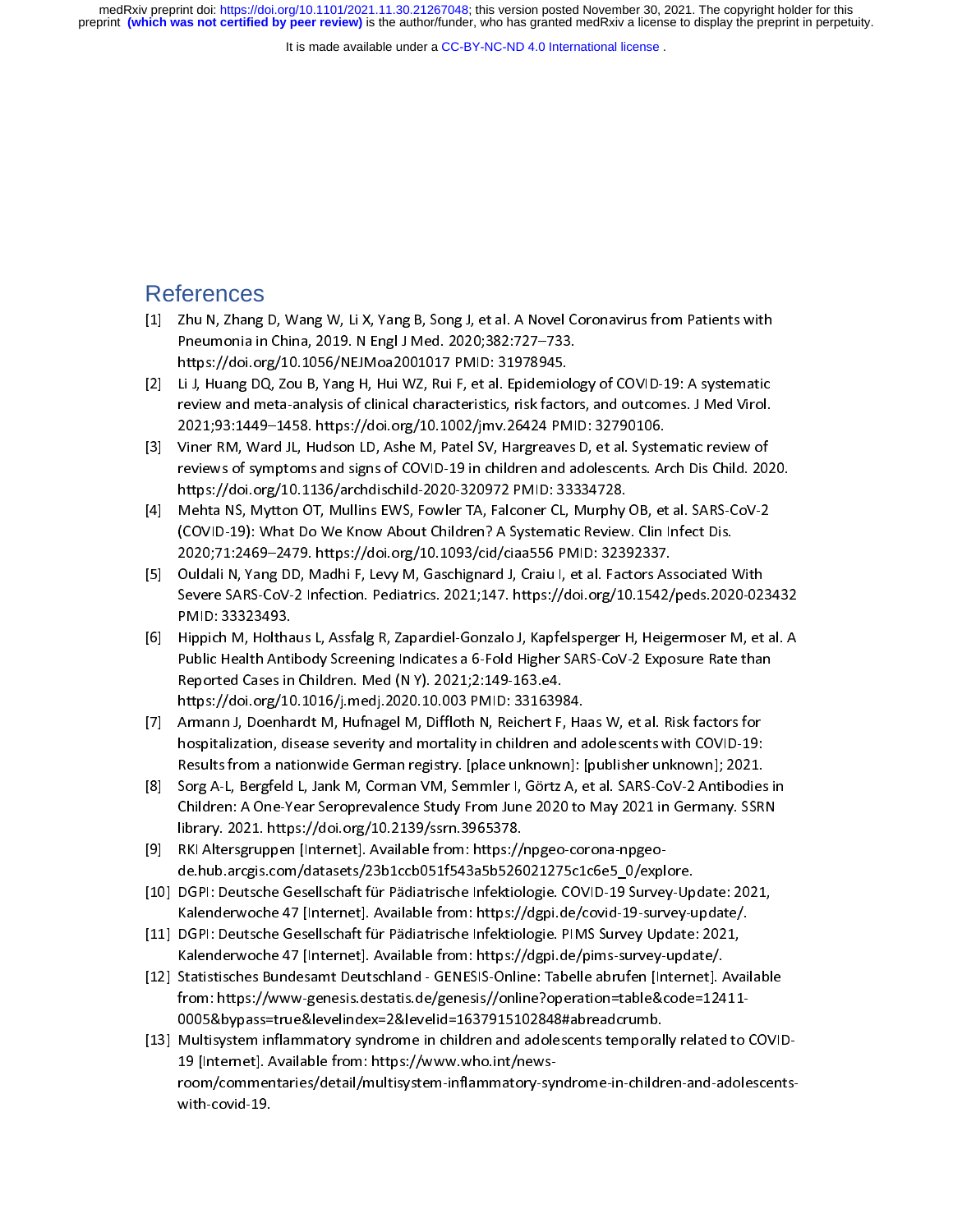It is made available under a [CC-BY-NC-ND 4.0 International license](http://creativecommons.org/licenses/by-nc-nd/4.0/) .

- [14] REP (2018 21) (2018 21) (2018 21) (2018 21) (2018 21) (2018 21) (2018 21) (2018 21) (2018 21) (2018 21) (2019 21) (2019 21) (2019 21) (2019 21) (2019 21) (2019 21) (2019 21) (2019 21) (3019 21) (3019 21) (3019 21) (30 mann<br>https:<br>blicati<br>Bhopa<br>19 mc<br>https:<br>Smith<br>people blicationFile.<br>Bhopal SS, Bagaria J, Olabi B, Bhopal R. Children and young people remain at low risk of COVID-<br>19 mortality. The Lancet Child & Adolescent Health. 2021;5:e12-e13.<br>https://doi.org/10.1016/S2352-4642(21)00066
- Bhopal SS, Ba<br>19 mortality.<br>https://doi.or<br>Smith C, Odd<br>people in Eng<br>https://doi.or<br>Penner J, Abd
- multidisciplinary follow-up and outcomes of patients with paediatric inflammatory multisystem<br>syndrome (PIMS-TS) at a UK tertiary paediatric hospital: a retrospective cohort study. The https://doi.org/10.1016/S2352-4642(21)00066-3.<br>Smith C, Odd D, Harwood R, Ward J, Linney M, Clark M, et al. Deaths is<br>people in England after SARS-CoV-2 infection during the first pandem<br>https://doi.org/10.1038/s41591-021-Smith C, Odd D, Harwood R, Ward J, Linney M, Cla<br>people in England after SARS-CoV-2 infection durint<br>thtps://doi.org/10.1038/s41591-021-01578-1 PMI<br>Penner J, Abdel-Mannan O, Grant K, Maillard S, Ku<br>multidisciplinary follow [18] MeHugh LMIS C; how do patients fare 6 menths on? Nat Boy Bhoumatel 2021;<br>
169 mentrus (16) or and other and outcomes of patients with paeliatric inflammatory multisys<br>
17] Penner J, Abdel-Mannan O, Grant K, Maillard S people in England after SARS-Coverage in England after SARS-Correct Coverage in England B. Penner J, Abdel-Mannan O, Grant K, Maillard S, Kucera F, Hassell J, et al. 6-month<br>
multidisciplinary follow-up and outcomes of pat Penner J, Abdel-Mannan O, Grant K, Maillard S, Kucera F, Hassel<br>multidisciplinary follow-up and outcomes of patients with paedisyndrome (PIMS-TS) at a UK tertiary paediatric hospital: a retros<br>Lancet Child & Adolescent Hea multidisciplinary follow-up and outcomes of patients with paediatric inflammatory<br>syndrome (PIMS-TS) at a UK tertiary paediatric hospital: a retrospective cohort stu<br>Lancet Child & Adolescent Health. 2021;5:473–482. https: syndrome (PIMS-TS) at a UK tertiary paediatric hospital: a retrospective cohort study. The<br>Lancet Child & Adolescent Health. 2021;5:473–482. https://doi.org/10.1016/S2352-<br>4642(21)00138-3.<br>McHugh J. MIS-C: how do patients
- 
- syndrome (PIMS-TS) are a Prioritory paediatric Maryland Princy Promotors (201352352-4642(21)00138-3.<br>Ada2(21)00138-3.<br>McHugh J. MIS-C: how do patients fare 6 months on? Nat Rev Rheumatol. 2021;17:377.<br>https://doi.org/10.10 4642(21)00138-3.<br>A642(21)00138-3.<br>McHugh J. MIS-C: how do patients fare 6 months on? Nat Rev Rheumatol. 2021;17:5<br>https://doi.org/10.1038/s41584-021-00647-6 PMID: 34108670.<br>Davies P, Du Pré P, Lillie J, Kanthimathinathan H McHugh J. MIS-C: |<br>https://doi.org/10<br>Davies P, Du Pré P,<br>Post-COVID-19 Mu<br>https://doi.org/10<br>Cdc. COVID Data T<br>tracker/#mis-natio https://doi.org/10.1038/s41584-021-00647-6 PMID: 34108670.<br>
[19] Davies P, Du Pré P, Lillie J, Kanthimathinathan HK. One-Year Outcomes of Critical Care Pa<br>
Post-COVID-19 Multisystem Inflammatory Syndrome in Children. JAMA Davies P, Du Pré P, Lillie J, Kanthimathinathan HK. One-Year Out-<br>Post-COVID-19 Multisystem Inflammatory Syndrome in Children<br>https://doi.org/10.1001/jamapediatrics.2021.2993 PMID: 34459<br>Cdc. COVID Data Tracker [Internet].
- 
- Fost-COVID-19 Multisystem Inflammatory Syndrome in Children. JAMA Pediatr. 2021.<br>
https://doi.org/10.1001/jamapediatrics.2021.2993 PMID: 34459875.<br>
[20] Cdc. COVID Data Tracker [Internet]. Available from: https://covid.cdc Post-Covin 19 Verläufe International Available from: https://covid.cdc.gov/covid-data-<br>Post-Covid-Core Internet I. Available from: https://covid.cdc.gov/covid-data-<br>tracker/#mis-national-surveillance.<br>Kries R von, Siedler https://covid.cdc.covid.ataTracker/Hmis-national-surveillance.com/https://covid.cdc.covid.cdc.com/https://covid.cdc.com/https://covid.cdc.com/https://covid.cdc.com/https://covid.cdc.com/https://doi.com/https://doi.org/10.1
- $\begin{bmatrix} 2020 \text{ rad} \\ 2020 \text{ rad} \end{bmatrix}$ Kries R von, Siedler A, Schmitt HJ, Re<br>German children preventable by pn<br>2000;31:482–487. https://doi.org/1<br>Wissenschaftliches Institut der AOK<br>schwere COVID-19-Verläufe [Interne<br>https://www.wido.de/fileadmin/Da<br>19\_2020.pd German children preventable by pneumococcal conjugate vaccines. Clin Infect Dis.<br>
2000;31:482–487. https://doi.org/10.1086/313984 PMID: 10987709.<br>
[22] Wissenschaftliches Institut der AOK. Monitor: Vorerkrankungen mit erhö 2000;31:482–487. https://doi.org/10.1086/313984 PMID: 10987709.<br>Wissenschaftliches Institut der AOK. Monitor: Vorerkrankungen mit erhöhtem Risik<br>schwere COVID-19-Verläufe [Internet]. Available from:<br>https://www.wido.de/fil 2000;31:482–487. https://doi.org/10.1086/313984 PMID: 10987709. schwere COVID-19-Verläufe [Internet]. Available from:<br>https://www.wido.de/fileadmin/Dateien/Dokumente/News/wido\_dat\_correct\_paper\_co<br>19\_2020.pdf. https://www.wido.de/fileadmin/Dateien/Dokumente/I<br>19\_2020.pdf.<br>. 19\_2020.pdf.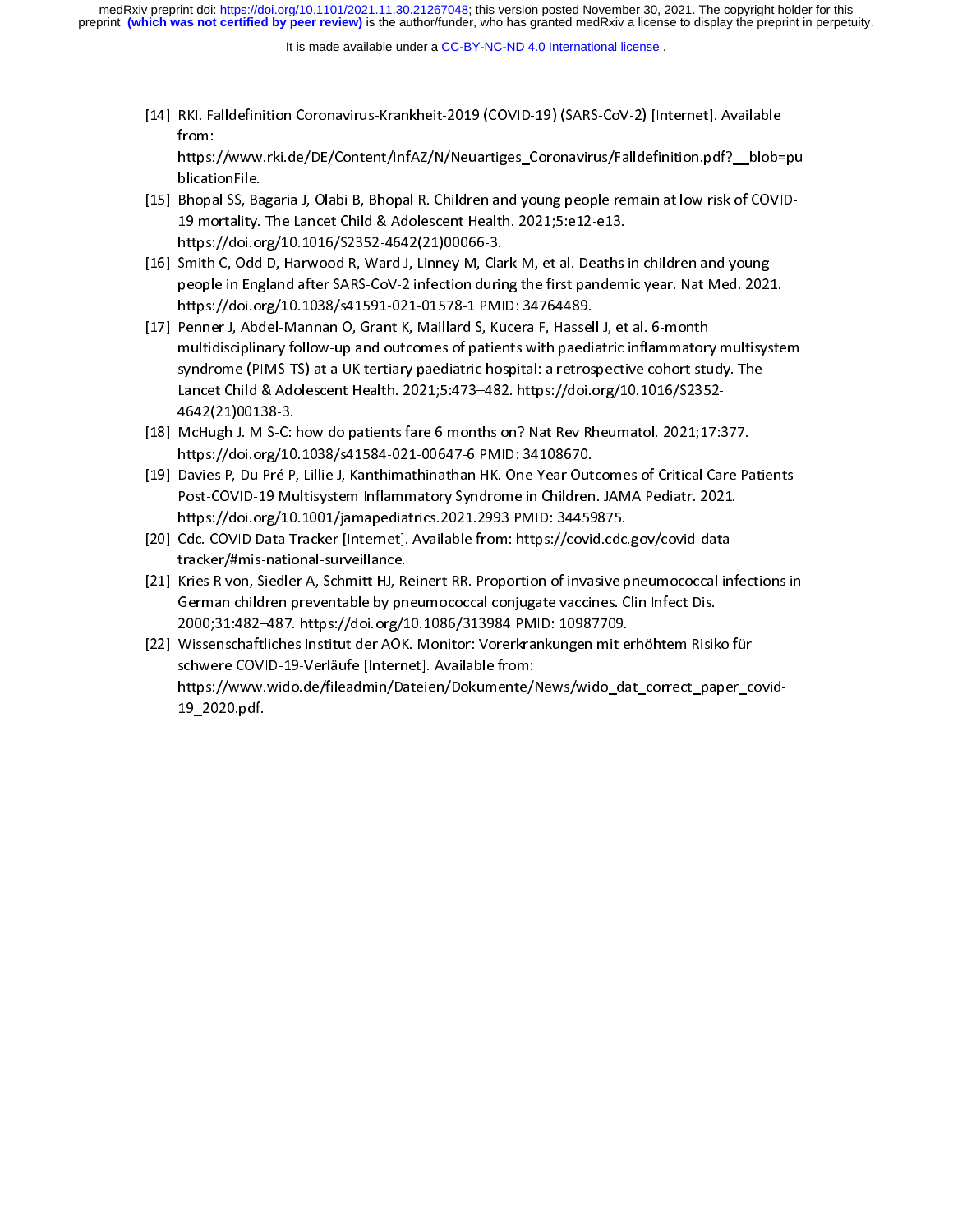| Age<br>category<br>(in years) | Populatio<br>n at risk* | SARS-CoV-2 IgG<br>Hospitalization<br>positivity<br>associated with<br>10.8% (95 Cl 8.7, 12.9) of<br><b>SARS-CoV-2</b><br>the population ≤17 years |       |                      | COVID-19-requiring<br>therapy |                      | <b>COVID-19 ICU</b><br>admission |                     | Death due to<br>COVID-19 |                      | PIMS-TS      |                     | PIMS-TS ICU<br>admission |                                                         |                                         |
|-------------------------------|-------------------------|---------------------------------------------------------------------------------------------------------------------------------------------------|-------|----------------------|-------------------------------|----------------------|----------------------------------|---------------------|--------------------------|----------------------|--------------|---------------------|--------------------------|---------------------------------------------------------|-----------------------------------------|
|                               | n                       | n (95 Cl)                                                                                                                                         | $n_c$ | Risk<br>per 10,000*  | $n_c$                         | Risk<br>per 10,000*  | $n_c$                            | Risk<br>per 10,000* | n.                       | Risk<br>per 10,000*  | $\mathsf{n}$ | Risk<br>per 10,000* | $\mathsf{n}$             | Risk<br>per 10,000 $*_{\equiv}$                         | 5                                       |
| <b>TOTAL</b>                  | 13,743,944              | 1,484,346<br>(1, 195, 723; 1, 772, 969)                                                                                                           | 5,332 | 35.9<br>(30.1, 44.6) | 958                           | 6.5<br>(5.4, 8.0)    | 253                              | 1.7<br>(1.4, 2.1)   | 14                       | 0.09<br>(0.08; 0.09) | 367          | 2.5<br>(2.1; 3.1)   | 185                      | $\frac{13}{(1.04; 1.56)^{\frac{3}{10}}_{\frac{3}{10}}}$ |                                         |
| < 5                           | 3,969,138               | 428,667<br>(345, 315, 512, 019)                                                                                                                   | 3,199 | 74.6<br>(62.5; 92.6) | 517                           | 12.1<br>(10.1; 15.0) | 79                               | 1.8<br>(1.5; 2.3)   | 8                        | 0.19<br>(0.16; 0.23) | 130          | 3.0<br>(2.5; 3.8)   | 53                       | 1.2<br>(1.0; 1.5)                                       | wajiable under                          |
| $5 - 11$                      | 5,267,742               | 568.916<br>(458,294; 679,539)                                                                                                                     | 576   | 10.1<br>(8.5; 12.6)  | 89                            | 1.6<br>(1.3; 1.9)    | 39                               | 0.7<br>(0.6; 0.9)   | $\overline{4}$           | 0.07<br>(0.06; 0.09) | 142          | 2.5<br>(2.1; 3.1)   | 74                       | 1.3<br>(1.1; 1.6)                                       |                                         |
| $12 - 17$                     | 4,507,064               | 486,763<br>(392, 115, 581, 411)                                                                                                                   | 1,557 | 32.0<br>(26.8, 39.7) | 352                           | 7.2<br>(6.1; 9.0)    | 135                              | 2.8<br>(2.3; 3.4)   | $\overline{2}$           | 0.04<br>(0.03; 0.05) | 95           | 2.0<br>(1.6; 2.4)   | 58                       | $1.2$<br>(1.0; 1.5)                                     |                                         |
|                               |                         | $n_c$ Number of cases reported to the DGPI (n), corrected for under-reporting by a factor of 3.3, based on comparison with RKI case reports       |       |                      |                               |                      |                                  |                     |                          |                      |              |                     |                          |                                                         | a CC-BY-NC-ND 4.0 International license |

Table 1: Risk associated with SARS-CoV-2 and PIMS.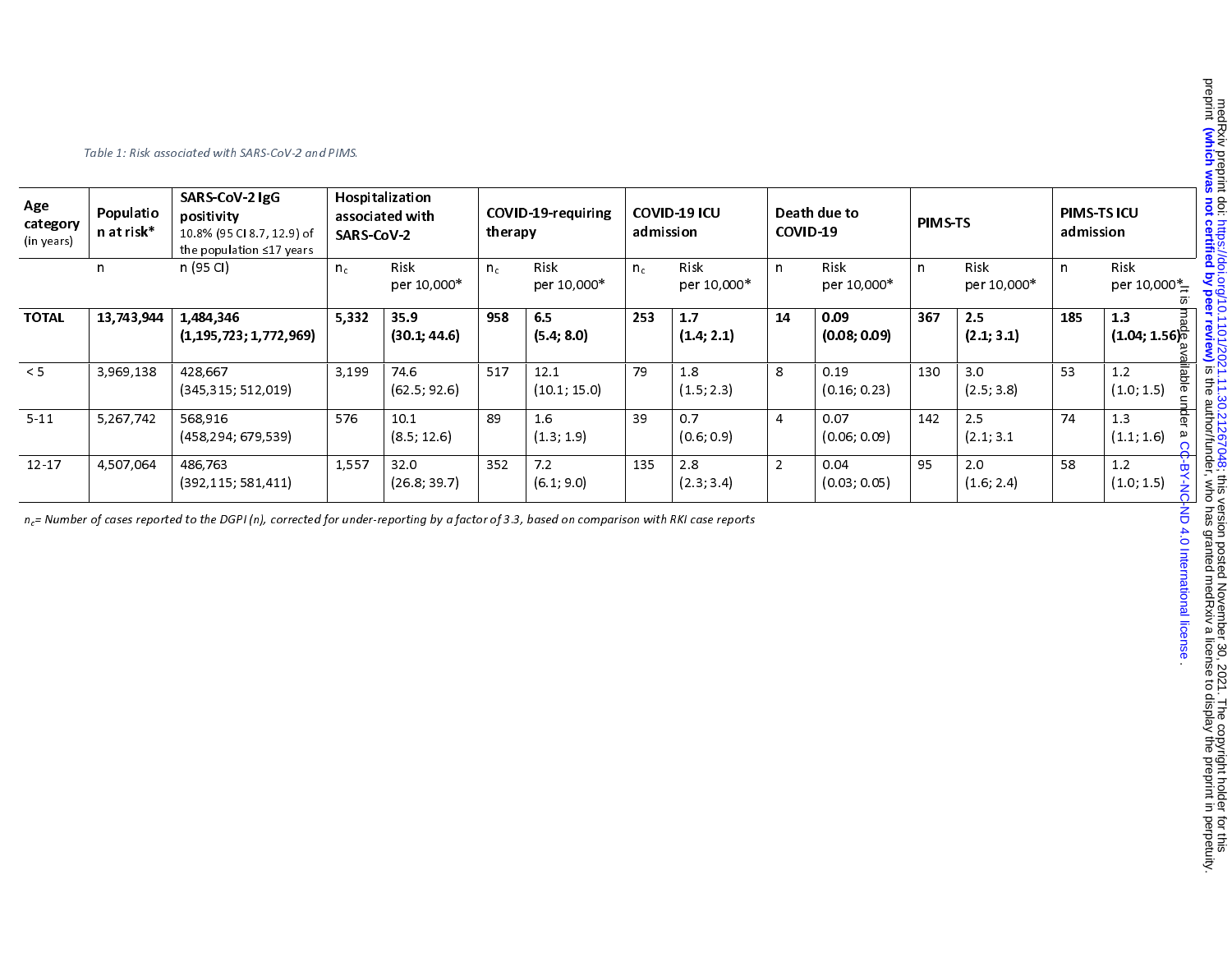| Age<br>category<br>(in years) | Populatio<br>n at risk*<br>n | SARS-CoV-2 IgG<br>positivity<br>10.8% (95 Cl 8.7, 12.9) of<br>the population ≤17 years<br>n (95 CI)                                                                                                                                                                                                                                                            | Hospitalization<br>associated with<br><b>SARS-CoV-2</b> |                       | COVID-19-requiring<br>therapy |                     | COVID-19 ICU<br>admission |                     | Death due to<br>COVID-19 |                      | PIMS-TS |                     | PIMS-TS ICU<br>admission |                       |
|-------------------------------|------------------------------|----------------------------------------------------------------------------------------------------------------------------------------------------------------------------------------------------------------------------------------------------------------------------------------------------------------------------------------------------------------|---------------------------------------------------------|-----------------------|-------------------------------|---------------------|---------------------------|---------------------|--------------------------|----------------------|---------|---------------------|--------------------------|-----------------------|
|                               |                              |                                                                                                                                                                                                                                                                                                                                                                | $n_c$                                                   | Risk<br>per 10,000*   | $n_c$                         | Risk<br>per 10,000* | $n_c$                     | Risk<br>per 10,000* | $\mathsf{n}$             | Risk<br>per 10,000*  | n       | Risk<br>per 10,000* | $\mathsf{n}$             | Risk<br>per 10,000*   |
| <b>TOTAL</b>                  | 9,780,335                    | 1,056,276<br>(850, 889; 1, 261, 663)                                                                                                                                                                                                                                                                                                                           | 3,752                                                   | 35.5<br>(29.7; 44.1)  | 543                           | 5.1<br>(4.3, 6.4)   | 82                        | 0.8<br>(0.7; 1.0)   | $\overline{\mathbf{3}}$  | 0.03<br>(0.02; 0.04) | 311     | 2.9<br>(2.5; 3.7)   | 163                      | 1.5<br>(1.3; 1.9)     |
| < 5                           | 2,824,480                    | 305.044<br>(245,730; 364,358)                                                                                                                                                                                                                                                                                                                                  | 2.577                                                   | 84.5<br>(70.7; 104.9) | 362                           | 11.9<br>(9.9; 14.7) | 36                        | 1.2<br>(1.0; 1.5)   | 3                        | 0.1<br>(0.08; 0.12)  | 117     | 3.8<br>(3.2; 4.8)   | 51                       | 1.7<br>(1.4; 2.1)     |
| $5 - 11$                      | 3,748,580                    | 404,847<br>(326, 126, 483, 567)                                                                                                                                                                                                                                                                                                                                | 342                                                     | 8.5<br>(7.1; 10.5)    | 36                            | 0.9<br>(0.7; 1.1)   | $\overline{7}$            | 0.2<br>(0.1; 0.2)   | 0                        |                      | 121     | 3.0<br>(2.5; 3.7)   | 65                       | 1.6<br>(1.3; 2.0)     |
| $12 - 17$                     | 3,207,274                    | 346,386<br>(279, 033, 413, 738)                                                                                                                                                                                                                                                                                                                                | 833                                                     | 24.1<br>(20.1; 29.9)  | 145                           | 4.2<br>(3.5; 5.2)   | 39                        | 1.1<br>(0.9; 1.4)   | $\Omega$                 |                      | 73      | 2.1<br>(1.8; 2.6)   | 47                       | $1.4\,$<br>(1.1; 1.7) |
| existing conditions).         |                              | $n_c$ = Number of cases reported to the DGPI (n), corrected for underreporting by a factor of 3.3, based on comparison with RKI case reports<br>* Children ≤17 years living in Germany reduced by a proportion of 28.8% (expected maximum number of children with pre-existing conditions, derived from the DGPI data, where 462 out of 1602 children had pre- |                                                         |                       |                               |                     |                           |                     |                          |                      |         |                     |                          | hational<br>license   |

Table 1: Risk associated with SARS-CoV-2 and PIMS for children without comorbidity